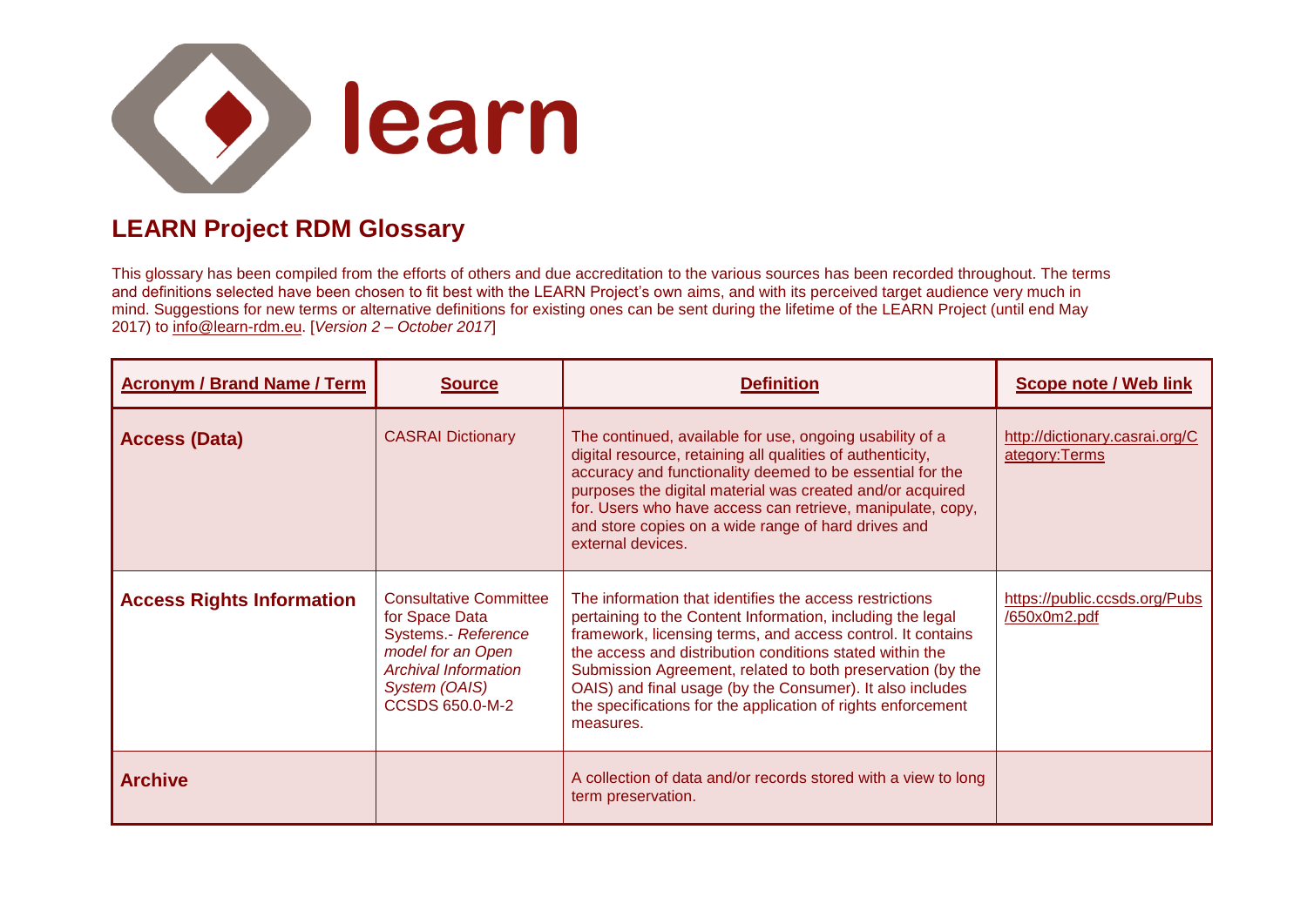

| <b>Acronym / Brand Name / Term</b> | <b>Source</b>                                                                                                                                                                               | <b>Definition</b>                                                                                                                                                                                                                                                                                                                                                                                                                                                                                   | <b>Scope note / Web link</b>                                                                                     |
|------------------------------------|---------------------------------------------------------------------------------------------------------------------------------------------------------------------------------------------|-----------------------------------------------------------------------------------------------------------------------------------------------------------------------------------------------------------------------------------------------------------------------------------------------------------------------------------------------------------------------------------------------------------------------------------------------------------------------------------------------------|------------------------------------------------------------------------------------------------------------------|
| <b>Authenticity</b>                | <b>Consultative Committee</b><br>for Space Data<br><b>Systems.- Reference</b><br>model for an Open<br><b>Archival Information</b><br>System (OAIS)<br>CCSDS 650.0-M-2                       | The degree to which a person (or system) regards an object<br>as what it is purported to be. Authenticity is judged on the<br>basis of evidence.                                                                                                                                                                                                                                                                                                                                                    | https://public.ccsds.org/Pubs<br>/650x0m2.pdf                                                                    |
| <b>Big Data</b>                    | Andrea De Mauro,<br>Marco Greco, Michele<br>Grimaldi, (2016) "A<br>formal definition of Big<br>Data based on its<br>essential features",<br>Library Review, Vol. 65<br>Iss: 3, pp.122 - 135 | Big Data is the Information asset characterised by such a<br>high volume, velocity and variety to require specific<br>technology and analytical methods for its transformation into<br>value                                                                                                                                                                                                                                                                                                        | http://dx.doi.org/10.1108/LR-<br>06-2015-0061                                                                    |
| <b>Born Digital</b>                | <b>CASRAI Dictionary</b>                                                                                                                                                                    | Digital materials which are not intended to have an analogue<br>equivalent, either as the originating source or as a result of<br>conversion to analogue form. This term is used to<br>differentiate them from 1) digital materials which have been<br>created as a result of converting analogue originals; and 2)<br>digital materials, which may have originated from a digital<br>source but have been printed to paper, e.g. some electronic<br>records.                                       | http://dictionary.casrai.org/C<br>ategory: Terms                                                                 |
| <b>Cloud Computing</b>             | A Dictionary of the<br>Internet (3 ed.) Darrel<br><b>Ince. Oxford University</b><br><b>Press Published online:</b><br>2013 Current Online<br><b>Version: 2013. ISBN:</b><br>9780191744150   | A term used to describe the Internet as a massive computer<br>that can hold large amounts of data and where the individual<br>hardware processors of the computer cooperate in order to<br>carry out some computational task. In effect it is used to<br>describe the hosting of computer applications in a<br>distributed way rather than having them resident on a single<br>computer. This is a revolutionary idea that challenges the<br>whole idea of a computer or a locally clustered set of | http://www.oxfordreference.c<br>om/view/10.1093/acref/9780<br>191744150.001.0001/acref-<br>9780191744150-e-4112# |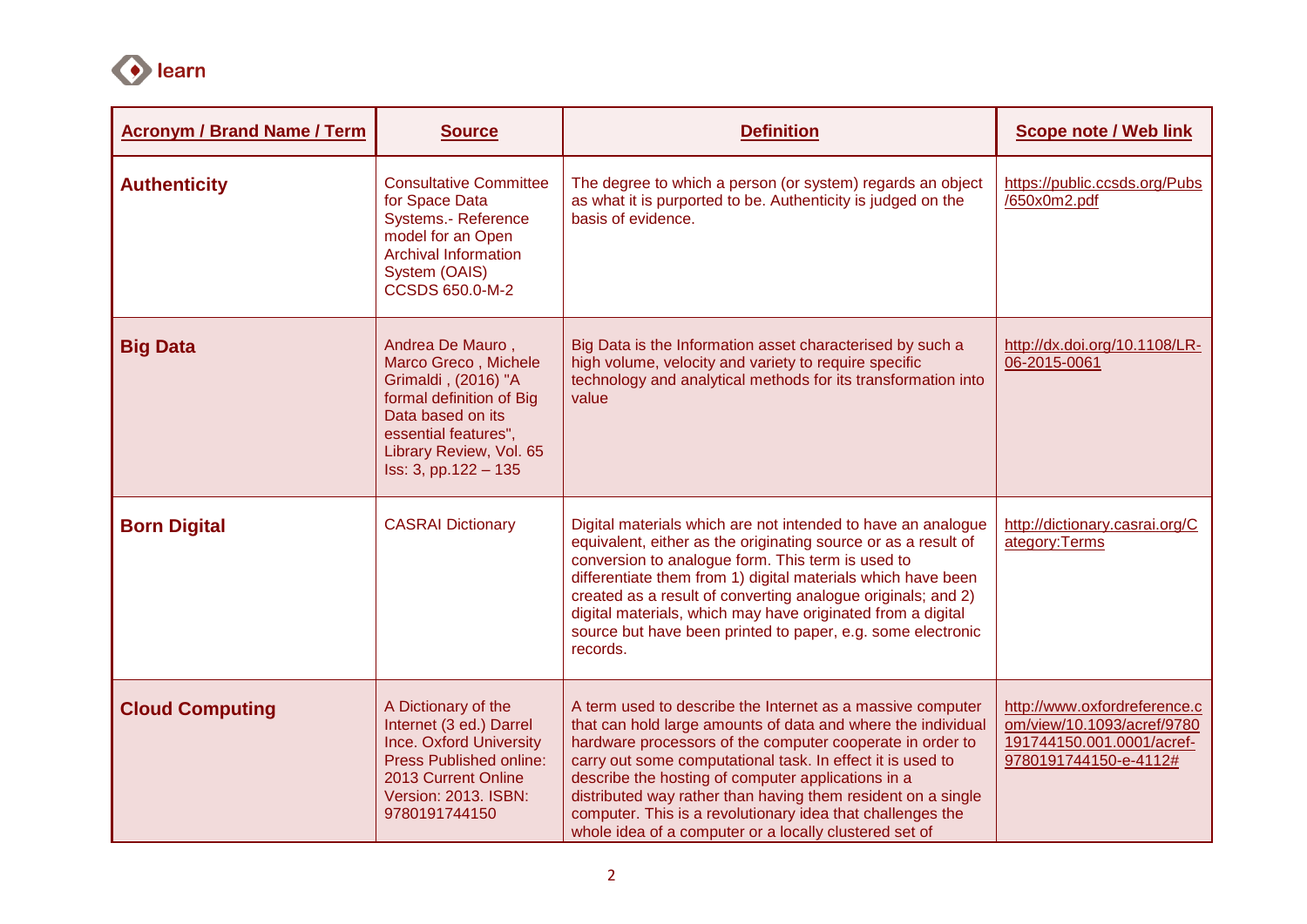

| <b>Acronym / Brand Name / Term</b> | <b>Source</b>                                                                                                                                                         | <b>Definition</b>                                                                                                                                                                                                                                                                                                                                                                                                                                                                                                                                                                                                                                                                                                                                                                                                                                                                                                                                                                                                                                                                   | <b>Scope note / Web link</b>                              |
|------------------------------------|-----------------------------------------------------------------------------------------------------------------------------------------------------------------------|-------------------------------------------------------------------------------------------------------------------------------------------------------------------------------------------------------------------------------------------------------------------------------------------------------------------------------------------------------------------------------------------------------------------------------------------------------------------------------------------------------------------------------------------------------------------------------------------------------------------------------------------------------------------------------------------------------------------------------------------------------------------------------------------------------------------------------------------------------------------------------------------------------------------------------------------------------------------------------------------------------------------------------------------------------------------------------------|-----------------------------------------------------------|
|                                    |                                                                                                                                                                       | computers being used as a medium for applications.                                                                                                                                                                                                                                                                                                                                                                                                                                                                                                                                                                                                                                                                                                                                                                                                                                                                                                                                                                                                                                  |                                                           |
| <b>Content Information</b>         | <b>Consultative Committee</b><br>for Space Data<br><b>Systems.- Reference</b><br>model for an Open<br><b>Archival Information</b><br>System (OAIS)<br>CCSDS 650.0-M-2 | (In the OAIS model) a set of information that is the original<br>target of preservation or that includes part or all of that<br>information.                                                                                                                                                                                                                                                                                                                                                                                                                                                                                                                                                                                                                                                                                                                                                                                                                                                                                                                                        | https://public.ccsds.org/Pubs<br>/650x0m2.pdf             |
| <b>Creative Commons</b>            | Wikipedia                                                                                                                                                             | Creative Commons (CC) is an American non-profit<br>organization devoted to expanding the range of creative<br>works available for others to build upon legally and to share.<br>The organization has released several copyright-licences<br>known as Creative Commons licences free of charge to the<br>public. These licences allow creators to communicate which<br>rights they reserve, and which rights they waive for the<br>benefit of recipients or other creators. An easy-to-<br>understand one-page explanation of rights, with associated<br>visual symbols, explains the specifics of each Creative<br>Commons licence. Creative Commons licences do not<br>replace copyright, but are based upon it. They replace<br>individual negotiations for specific rights between copyright<br>owner (licensor) and licensee, which are necessary under<br>an "all rights reserved" copyright management, with a "some<br>rights reserved" management employing standardized<br>licences for re-use cases where no commercial<br>compensation is sought by the copyright owner. | https://en.wikipedia.org/wiki/<br><b>Creative Commons</b> |
| <b>Data</b>                        | <b>CASRAI Dictionary</b>                                                                                                                                              | Facts, measurements, recordings, records, or observations<br>about the world collected by scientists and others, with a<br>minimum of contextual interpretation. Data may be in any<br>format or medium taking the form of writings, notes,<br>numbers, symbols, text, images, films, video, sound<br>recordings, pictorial reproductions, drawings, designs or                                                                                                                                                                                                                                                                                                                                                                                                                                                                                                                                                                                                                                                                                                                     | http://dictionary.casrai.org/C<br>ategory:Terms           |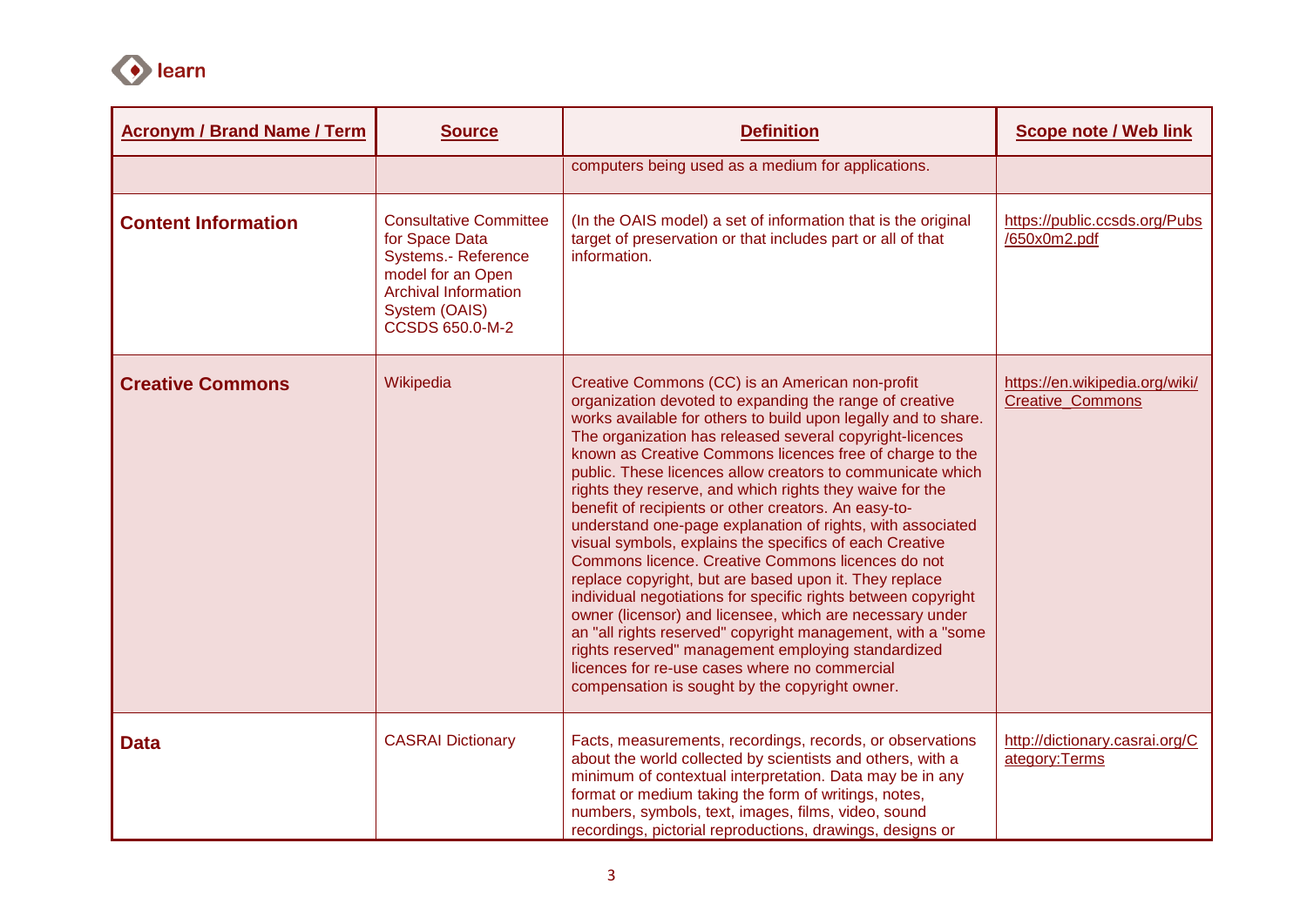

 $\overline{a}$ 

| <b>Acronym / Brand Name / Term</b>         | <b>Source</b>                                                                                                                                                                                                                                   | <b>Definition</b>                                                                                                                                                                                                                                                                                                                                                                                                                                                                                                                                                                                                                                                          | <b>Scope note / Web link</b>                                         |
|--------------------------------------------|-------------------------------------------------------------------------------------------------------------------------------------------------------------------------------------------------------------------------------------------------|----------------------------------------------------------------------------------------------------------------------------------------------------------------------------------------------------------------------------------------------------------------------------------------------------------------------------------------------------------------------------------------------------------------------------------------------------------------------------------------------------------------------------------------------------------------------------------------------------------------------------------------------------------------------------|----------------------------------------------------------------------|
|                                            |                                                                                                                                                                                                                                                 | other graphical representations, procedural manuals, forms,<br>diagrams, work flow charts, equipment descriptions, data<br>files, data processing algorithms, or statistical records.                                                                                                                                                                                                                                                                                                                                                                                                                                                                                      |                                                                      |
| <b>Data Compliance</b>                     | <b>CASRAI Dictionary</b>                                                                                                                                                                                                                        | Data compliance consists of the ongoing processes to<br>ensure adherence of data to both enterprise business rules<br>(government department, university, industry, or agency),<br>and to legal, regulatory and accreditation requirements.<br>Data compliance includes five areas: controls, audit, legal<br>compliance, regulatory compliance, and accreditation<br>conformance.                                                                                                                                                                                                                                                                                         | http://dictionary.casrai.org/C<br>ategory:Terms                      |
| <b>Data Curation</b>                       | <b>University of Oxford</b>                                                                                                                                                                                                                     | Curation is the act of managing digital items held within an<br>archive over the long term. It is an active process, implying<br>action on the part of the curators so that items remain<br>secure, discoverable and accessible. 'Digital curation<br>involves maintaining, preserving and adding value' to<br>archived items 'throughout their lifecycle. The active<br>management of [digital] research data reduces threats to<br>their long-term research value and mitigates the risk of<br>digital obsolescence. <sup>11</sup> Curation includes: selection,<br>appraisal, preservation, disposal and transformation for<br>example, migration to an updated format. | http://researchdata.ox.ac.uk/<br>home/glossary/                      |
| <b>Data Deluge</b><br>(cf Data Revolution) | <b>President's Council of</b><br><b>Advisors on Science</b><br>and Technology,<br><b>Leadership Under</b><br>Challenge: Information<br>Technology R&D in a<br><b>Competitive World An</b><br>Assessment of the<br><b>Federal Networking and</b> | The data deluge refers to the situation where the sheer<br>volume of new data being generated is overwhelming the<br>capacity of institutions to manage it and researchers to<br>make use of it.                                                                                                                                                                                                                                                                                                                                                                                                                                                                           | http://www.nsf.gov/geo/geo-<br>data-policies/pcast-nit-<br>final.pdf |

<sup>1</sup> http://www.dcc.ac.uk/digital-curation/what-digital-curation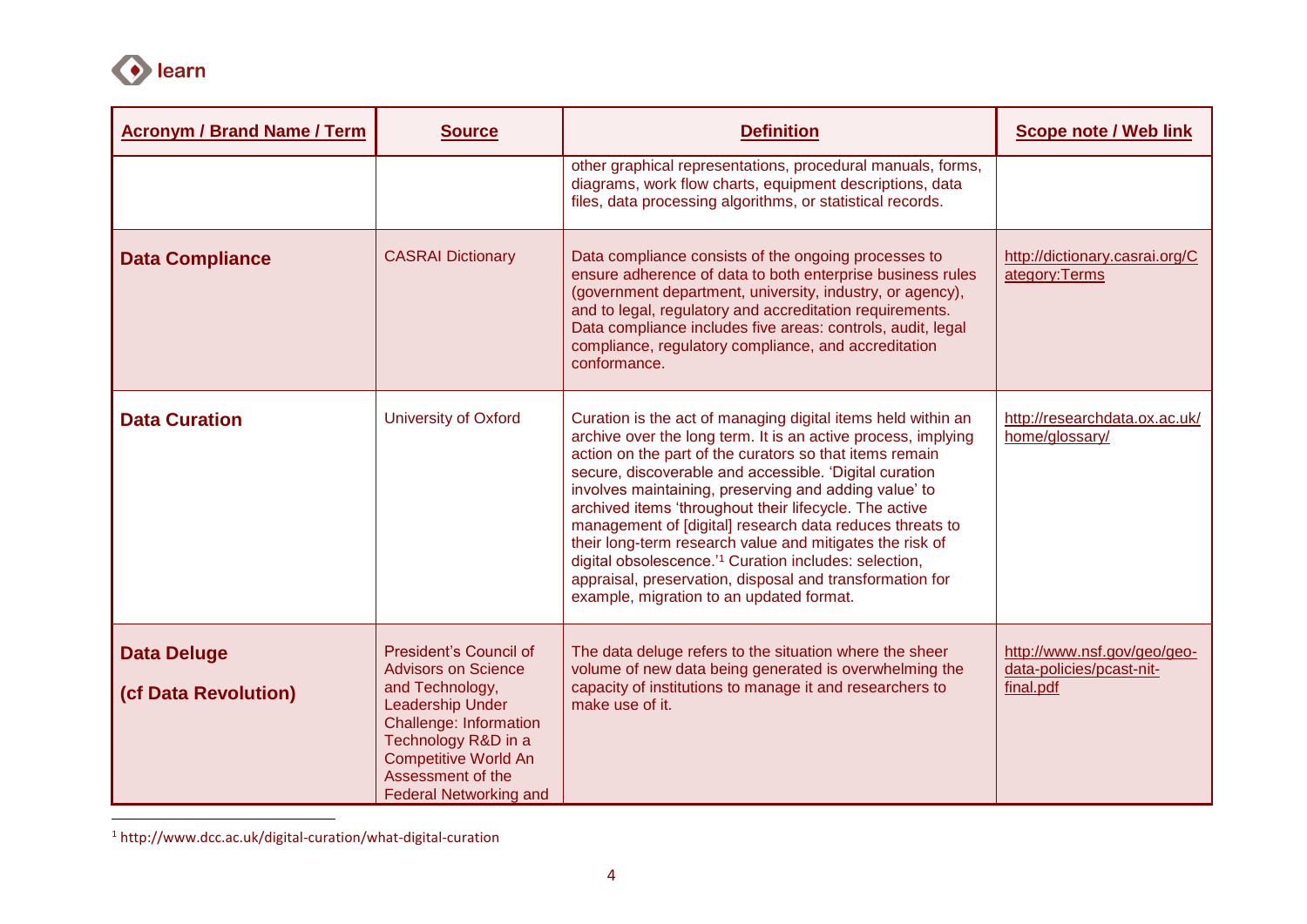

| <b>Acronym / Brand Name / Term</b> | <b>Source</b>                                                  | <b>Definition</b>                                                                                                                                                                                                                                                                                                                                         | <b>Scope note / Web link</b>                                  |
|------------------------------------|----------------------------------------------------------------|-----------------------------------------------------------------------------------------------------------------------------------------------------------------------------------------------------------------------------------------------------------------------------------------------------------------------------------------------------------|---------------------------------------------------------------|
|                                    | <b>Information Technology</b><br>R&D Program 35 (Aug.<br>2007) |                                                                                                                                                                                                                                                                                                                                                           |                                                               |
| <b>Data Deposit</b>                | <b>University of Bristol</b>                                   | The process of committing data to a repository or other<br>storage facility.                                                                                                                                                                                                                                                                              | http://vocab.bris.ac.uk/data/g<br>lossary/glossary-1.0.html   |
| <b>Data Governance</b>             | <b>Jisc Research Data</b><br><b>Network Glossary</b>           | The overall management of the availability, usability,<br>integrity, and security of data. A sound data governance<br>program includes a governing body or council, a defined set<br>of procedures, and a plan to execute those procedures.                                                                                                               | https://research-data-<br>network.readme.io/docs/glos<br>sary |
| <b>Data Ingest</b>                 |                                                                | The transferral of data to a repository, archive or other<br>managed storage environment.                                                                                                                                                                                                                                                                 |                                                               |
| <b>Data Integrity</b>              | <b>University of Bristol</b>                                   | The completeness, accuracy and freedom from error of a<br>data set.                                                                                                                                                                                                                                                                                       | http://vocab.bris.ac.uk/data/g<br>lossary/glossary-1.0.html   |
| <b>Data Lifecycle</b>              | <b>Jisc Research Data</b><br><b>Network Glossary</b>           | All the stages in the existence of digital information from<br>creation to destruction.                                                                                                                                                                                                                                                                   | https://research-data-<br>network.readme.io/docs/glos<br>sary |
| <b>Data Management Plan</b>        | <b>Digital Curation Centre</b>                                 | Funding bodies increasingly require grant-holders to<br>develop and implement Data Management and Sharing<br>Plans (DMPs). Plans typically state what data will be created<br>and how, and outline the plans for sharing and preservation,<br>noting what is appropriate given the nature of the data and<br>any restrictions that may need to be applied | http://www.dcc.ac.uk/resourc<br>es/data-management-plans      |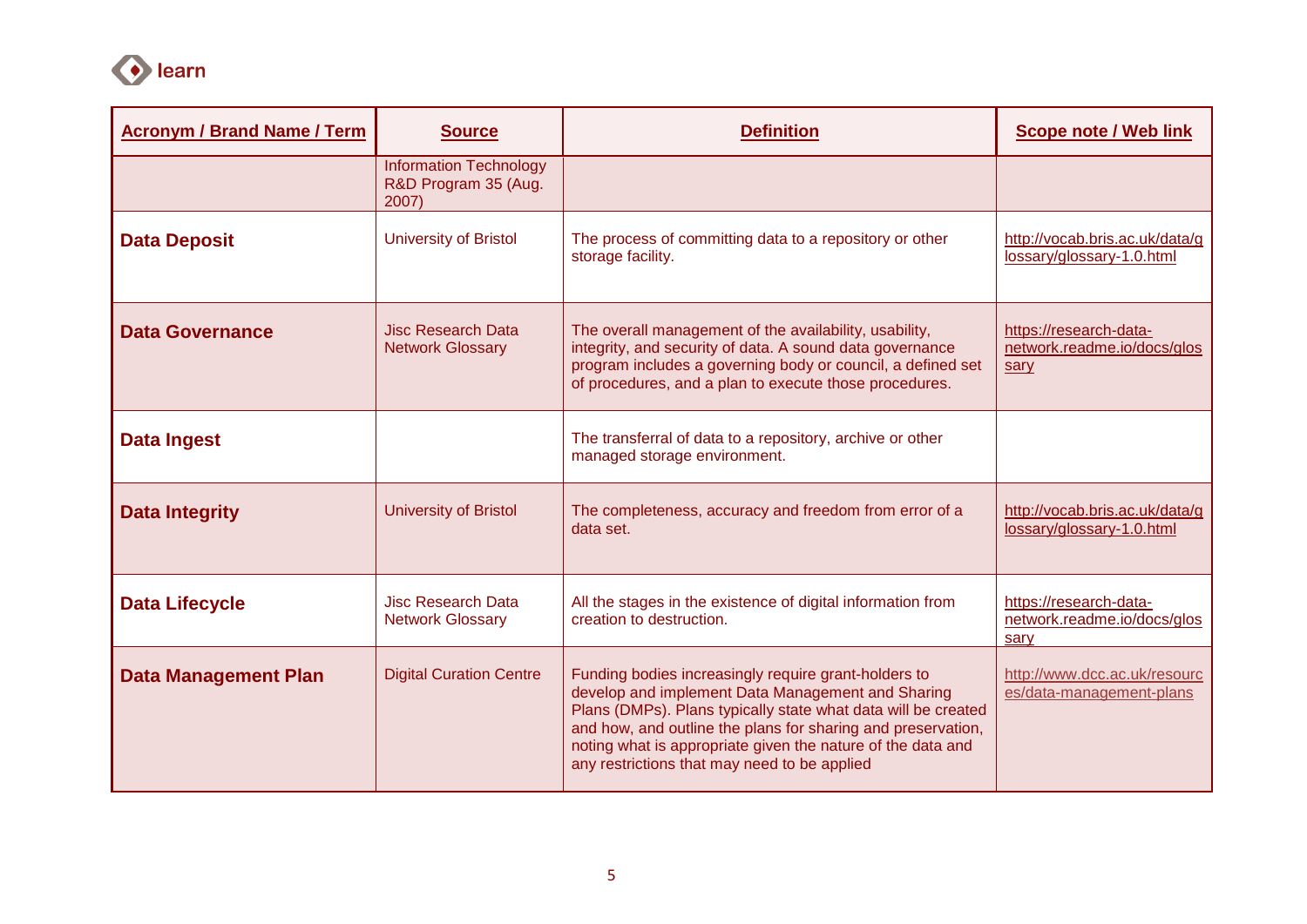

| <b>Acronym / Brand Name / Term</b>         | <b>Source</b>                                                                                                                                                                                                                                                        | <b>Definition</b>                                                                                                                                                                                                                                                                                                                                                                                                                                                                                                                                                                                                                                                                                                                                 | <b>Scope note / Web link</b>                                                                                          |
|--------------------------------------------|----------------------------------------------------------------------------------------------------------------------------------------------------------------------------------------------------------------------------------------------------------------------|---------------------------------------------------------------------------------------------------------------------------------------------------------------------------------------------------------------------------------------------------------------------------------------------------------------------------------------------------------------------------------------------------------------------------------------------------------------------------------------------------------------------------------------------------------------------------------------------------------------------------------------------------------------------------------------------------------------------------------------------------|-----------------------------------------------------------------------------------------------------------------------|
| <b>Data Mining</b>                         | <b>CASRAI Dictionary</b>                                                                                                                                                                                                                                             | The process of analysing multivariate datasets using pattern<br>recognition or other knowledge discovery techniques to<br>identify potentially unknown and potentially meaningful data<br>content, relationships, classification, or trends. Data mining<br>parameters include: Association (looking for patterns where<br>one event is connected to another event); Sequence or path<br>analysis (looking for patterns where one event leads to<br>another later event); Classification (looking for new<br>patterns); Clustering (finding and visually documenting<br>groups of facts not previously known); Forecasting, or<br>predictive analytics (discovering patterns in data that can<br>lead to reasonable predictions about the future. | http://dictionary.casrai.org/C<br>ategory:Terms                                                                       |
| <b>Data Revolution</b><br>(cf Data Deluge) | <b>UN Secretary General's</b><br><b>Independent Expert</b><br>Advisory Group on a<br>Data Revolution for<br><b>Sustainable</b><br>Development (2014), "A<br><b>World that Counts:</b><br>Mobilising the Data<br><b>Revolution for</b><br>sustainable<br>development" | There are numerous definitions, but perhaps the most useful<br>comes from the report by the UN Secretary General's<br>Independent Expert Advisory Group. It speaks of an<br>"explosion" in the volume and production of data matched by<br>a "growing demand for data from all parts of society". But it<br>goes further than discussing supply and demand. It says the<br>data revolution must address global inequalities in access to<br>and use of data and should aim to "monitor development<br>progress, hold governments accountable and foster<br>sustainable development. (OECD Document)                                                                                                                                               | http://www.undatarevolution.<br>org/report/                                                                           |
| <b>Data Science</b>                        | <b>World Bank</b>                                                                                                                                                                                                                                                    | The gleaning of knowledge from data as a discipline that<br>includes elements of programming, mathematics, modelling,<br>engineering and visualization.                                                                                                                                                                                                                                                                                                                                                                                                                                                                                                                                                                                           | http://live.worldbank.org/site<br>s/default/files/Big%20Data%<br>20for%20Development%20<br>Report final%20version.pdf |
| <b>Data Scientist</b>                      | <b>Edison Project</b>                                                                                                                                                                                                                                                | There is no clear definition so far of what a data scientist is,<br>but there is a lively debate on the topic and more importantly<br>a lively market of recruiters offering to pay good salaries for<br>what they perceive is a key role for the future. The                                                                                                                                                                                                                                                                                                                                                                                                                                                                                     | http://edison-<br>project.eu/sites/edison-<br>project.eu/files/attached file<br>s/node-                               |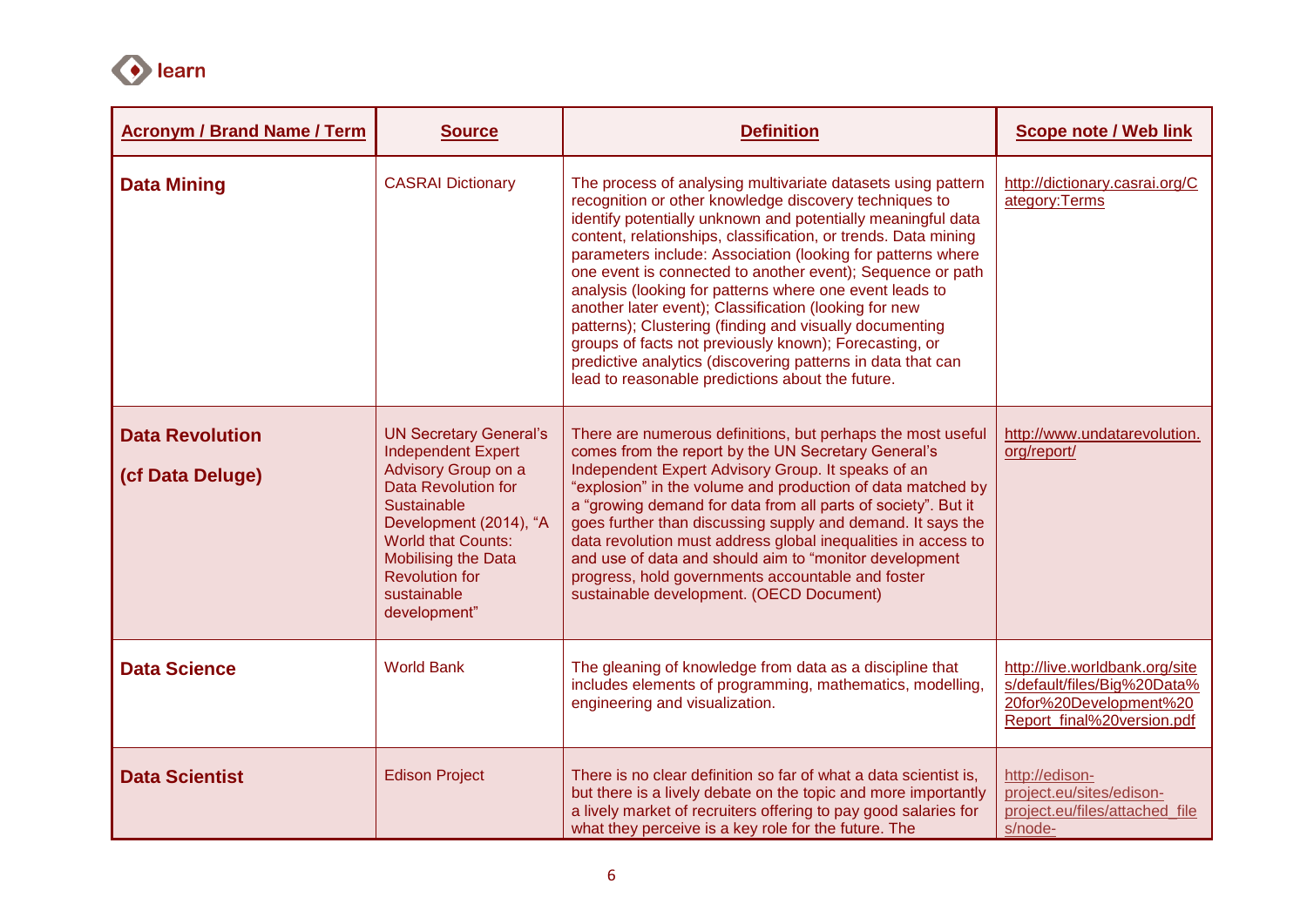

| <b>Acronym / Brand Name / Term</b> | <b>Source</b>                                                                                                                                                         | <b>Definition</b>                                                                                                                                                                                                                                                                                                                                                                                                                                                                                                                                                                                                                                                                                                                                                                                                                                                                         | <b>Scope note / Web link</b>                                |
|------------------------------------|-----------------------------------------------------------------------------------------------------------------------------------------------------------------------|-------------------------------------------------------------------------------------------------------------------------------------------------------------------------------------------------------------------------------------------------------------------------------------------------------------------------------------------------------------------------------------------------------------------------------------------------------------------------------------------------------------------------------------------------------------------------------------------------------------------------------------------------------------------------------------------------------------------------------------------------------------------------------------------------------------------------------------------------------------------------------------------|-------------------------------------------------------------|
|                                    |                                                                                                                                                                       | consensus appears to be that a data scientist role is<br>something between a data analyst, a statistician and a<br>computer scientist but having sufficient domain specific<br>knowledge and possessing of other pioneering scientific<br>research qualities too. Another perspective on this complex<br>role is sometimes referred to as a "T" shaped skill set. By<br>this, it is implied that individuals possess a breadth of skills<br>such as academic curiosity, storytelling, product sense,<br>engineering etc. but also deep statistical and machine<br>learning competences for example. Furthermore, we believe<br>that tomorrow's Chief Executive Officers will be pooled from<br>these data scientists of today. Such individuals will possess<br>the insight, experience and wisdom to lead the major<br>enterprises of tomorrow in an increasingly data-centric<br>world. | 5/edison2017poster02-dsp-<br>profiles-v03.pdf               |
| <b>Data Set</b>                    | <b>University of Bristol</b>                                                                                                                                          | A defined collection of data with common elements.                                                                                                                                                                                                                                                                                                                                                                                                                                                                                                                                                                                                                                                                                                                                                                                                                                        | http://vocab.bris.ac.uk/data/g<br>lossary/glossary-1.0.html |
| <b>Data Steward</b>                | <b>University of Bristol</b>                                                                                                                                          | An employee of a University or research institute who is<br>responsible for the lifecycle of a set of research data, usually<br>the Principal Investigator (PI) of the project.                                                                                                                                                                                                                                                                                                                                                                                                                                                                                                                                                                                                                                                                                                           | http://vocab.bris.ac.uk/data/g<br>lossary/glossary-1.0.html |
| <b>DCC</b>                         |                                                                                                                                                                       | <b>Digital Curation Centre (UK)</b>                                                                                                                                                                                                                                                                                                                                                                                                                                                                                                                                                                                                                                                                                                                                                                                                                                                       | http://www.dcc.ac.uk/                                       |
| <b>Designated Community</b>        | <b>Consultative Committee</b><br>for Space Data<br>Systems.- Reference<br>model for an Open<br><b>Archival Information</b><br>System (OAIS)<br><b>CCSDS 650.0-M-2</b> | An identified group of potential Consumers who should be<br>able to understand a particular set of information. The<br>Designated Community may be composed of multiple user<br>communities. A Designated Community is defined by the<br>Archive and this definition may change over time                                                                                                                                                                                                                                                                                                                                                                                                                                                                                                                                                                                                 | https://public.ccsds.org/Pubs<br>/650x0m2.pdf               |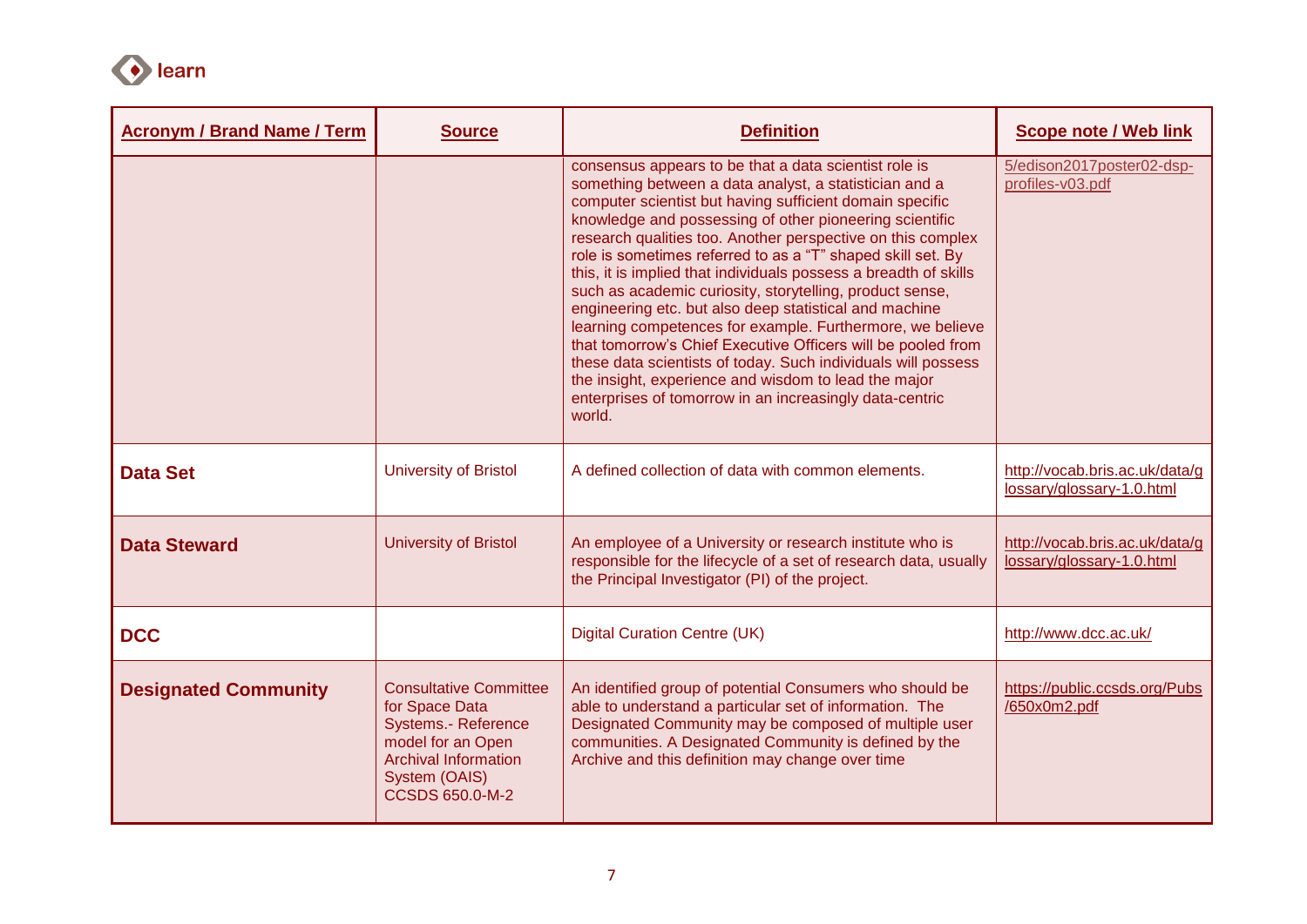

| <b>Acronym / Brand Name / Term</b> | <b>Source</b>                  | <b>Definition</b>                                                                                                                                                                                                                                                                                                                                                                                                                                                                                                                                                                                                                                                                                                                                                                                                                                                                                                              | <b>Scope note / Web link</b>                                    |
|------------------------------------|--------------------------------|--------------------------------------------------------------------------------------------------------------------------------------------------------------------------------------------------------------------------------------------------------------------------------------------------------------------------------------------------------------------------------------------------------------------------------------------------------------------------------------------------------------------------------------------------------------------------------------------------------------------------------------------------------------------------------------------------------------------------------------------------------------------------------------------------------------------------------------------------------------------------------------------------------------------------------|-----------------------------------------------------------------|
| <b>Digital Curation</b>            | <b>Digital Curation Centre</b> | Digital curation involves maintaining, preserving and adding<br>value to digital research data throughout its lifecycle.<br>The active management of research data reduces threats to<br>their long-term research value and mitigates the risk of<br>digital obsolescence. Meanwhile, curated data in trusted<br>digital repositories may be shared among the wider UK<br>research community.<br>As well as reducing duplication of effort in research data<br>creation, curation enhances the long-term value of existing<br>data by making it available for further high quality research                                                                                                                                                                                                                                                                                                                                    | http://www.dcc.ac.uk/digital-<br>curation/what-digital-curation |
| <b>Digital Object</b>              | <b>CASRAI Dictionary</b>       | A digital object is composed of structured sequence of<br>bits/bytes. As an object it is named. The bit sequence<br>realizing the object can be identified and accessed by a<br>unique and persistent identifier or by use of referencing<br>attributes describing its properties.                                                                                                                                                                                                                                                                                                                                                                                                                                                                                                                                                                                                                                             | http://dictionary.casrai.org/C<br>ategory:Terms                 |
| <b>Digital Object Identifier</b>   | Wikipedia                      | A digital object identifier (DOI) is a type of persistent<br>identifier used to uniquely identify objects. The DOI system<br>is particularly used for electronic documents such as journal<br>articles. The DOI system began in 2000 and is managed by<br>the International DOI Foundation. DOI means "digital<br>identifier of an object" rather than "identifier of a digital<br>object". Metadata about the object is stored in association<br>with the DOI name. It may include a location, such as a<br>URL, where the object can be found. The DOI for a<br>document remains fixed over the lifetime of the document,<br>whereas its location and other metadata may change.<br>Referring to an online document by its DOI provides more<br>stable linking than simply referring to it by its URL, because<br>if its URL changes, the publisher only needs to update the<br>metadata for the DOI to link to the new URL. | https://en.wikipedia.org/wiki/<br>Digital_object_identifier     |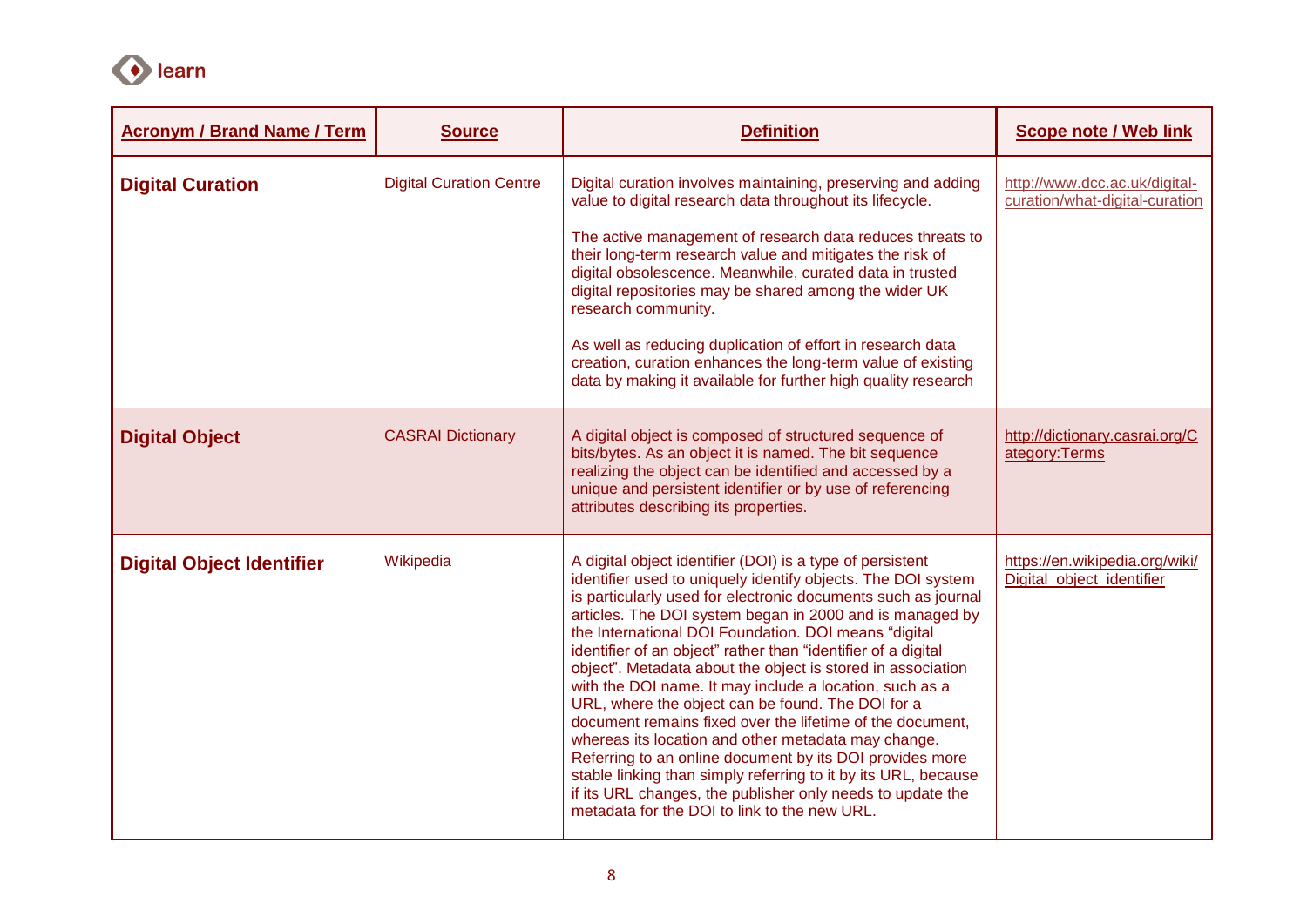

| <b>Acronym / Brand Name / Term</b>             | <b>Source</b>                | <b>Definition</b>                                                                                                                                                                                                                                                                                                                                                                                                                                                                                                                                                                           | <b>Scope note / Web link</b>                                         |
|------------------------------------------------|------------------------------|---------------------------------------------------------------------------------------------------------------------------------------------------------------------------------------------------------------------------------------------------------------------------------------------------------------------------------------------------------------------------------------------------------------------------------------------------------------------------------------------------------------------------------------------------------------------------------------------|----------------------------------------------------------------------|
| <b>Digital Preservation</b>                    | <b>University of Bristol</b> | The set of processes, activities and management of digital<br>information over time to ensure its long-term accessibility.<br>Because of the relatively short lifecycle of digital information,<br>preservation is an ongoing process.                                                                                                                                                                                                                                                                                                                                                      | http://vocab.bris.ac.uk/data/g<br>lossary/glossary-1.0.html          |
| <b>Digital Preservation</b><br><b>Strategy</b> | <b>Paradigm Project</b>      | A digital preservation strategy is a well-considered and<br>documented approach to the preservation of digital objects.<br>For collecting archivists, the purpose of such a strategy is to<br>ensure that access to the born-digital archives accessioned<br>by a repository can be maintained indefinitely. For<br>repositories responsible for personal digital archives this will<br>probably include material created on long-past, recent,<br>current and future computers and devices.                                                                                                | www.paradigm.ac.uk/workbo<br>ok/pdfs/08_digital_preservati<br>on.pdf |
| <b>Digital Repository</b>                      | <b>University of Bristol</b> | A facility where data may be deposited and preserved<br>safely, with regulated access to it.                                                                                                                                                                                                                                                                                                                                                                                                                                                                                                | http://vocab.bris.ac.uk/data/g<br>lossary/glossary-1.0.html          |
| <b>Dynamic Data</b>                            | Wikipedia                    | In the context of programming, or if the conversation can<br>safely assume what is the time scale of the data: Dynamic<br>data or transactional data denotes information that is<br>asynchronously changed as further updates to the<br>information become available. The opposite of this is<br>persistent data, which is data that is infrequently accessed<br>and not likely to be modified. Dynamic data is also different<br>from streaming data, in that there is no constant flow of<br>information. Rather, updates may come at any time, with<br>periods of inactivity in between. | https://en.wikipedia.org/wiki/<br>Dynamic data                       |
| <b>Emulation (Digital</b><br>preservation)     | Wikipedia                    | Emulation is the replicating of functionality of an obsolete<br>system. According to van der Hoeven, "Emulation does not<br>focus on the digital object, but on the hard- and software<br>environment in which the object is rendered. It aims at                                                                                                                                                                                                                                                                                                                                           | https://en.wikipedia.org/wiki/<br>Digital preservation#Emulati<br>on |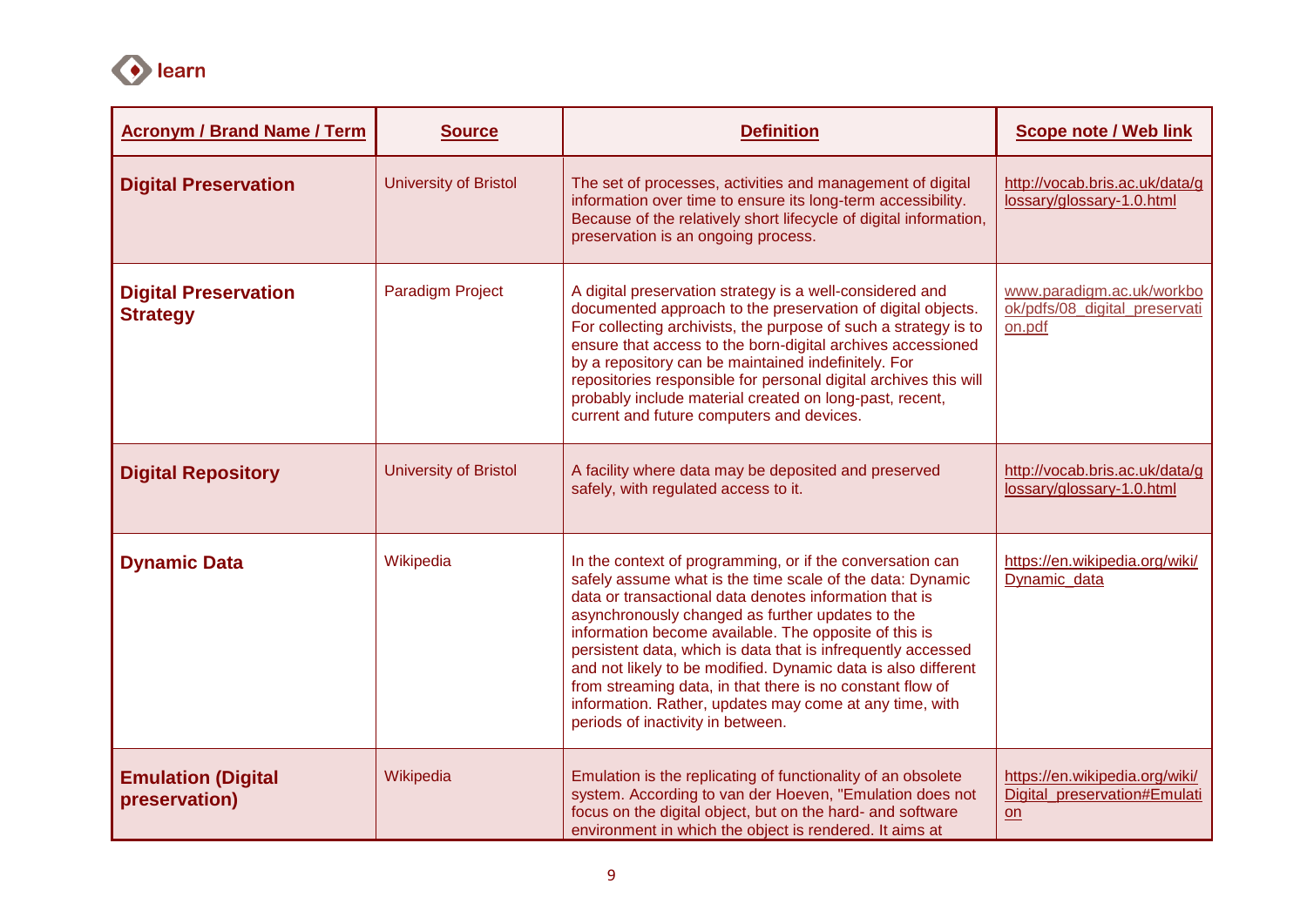

| <b>Acronym / Brand Name / Term</b>           | <b>Source</b>                                                                                                             | <b>Definition</b>                                                                                                                                                                                                                                                                                                                                                                                                                                           | <b>Scope note / Web link</b>                                                 |
|----------------------------------------------|---------------------------------------------------------------------------------------------------------------------------|-------------------------------------------------------------------------------------------------------------------------------------------------------------------------------------------------------------------------------------------------------------------------------------------------------------------------------------------------------------------------------------------------------------------------------------------------------------|------------------------------------------------------------------------------|
|                                              |                                                                                                                           | (re)creating the environment in which the digital object was<br>originally created." <sup>2</sup> Examples are having the ability to<br>replicate or imitate another operating system. Examples<br>include emulating an Atari 2600 on a Windows system or<br>emulating WordPerfect 1.0 on a Macintosh. Emulators<br>may be built for applications, operating systems, or<br>hardware platforms.                                                             |                                                                              |
| <b>FAIR Principles</b>                       | Wilkinson, M. D. et al.<br>The FAIR Guiding<br>Principles for scientific<br>data management and<br>stewardship. Sci. Data | The 'FAIR' Guiding Principles for scientific data<br>management and stewardship form the focus of an article in<br>the Nature journal Scientific Data an open-access, peer-<br>reviewed journal for descriptions of scientifically valuable<br>datasets. The four principles - Findability, Accessibility,<br>Interoperability and Reusability - provide a guideline for<br>data producers and publishers to enhance the reusability of<br>scientific data. | http://www.nature.com/articl<br>es/sdata201618<br>doi: 10.1038/sdata.2016.18 |
| <b>Funder</b>                                | <b>Open Research</b><br>Glossary                                                                                          | An institute, corporation or government body that provides<br>financial assistance for research.                                                                                                                                                                                                                                                                                                                                                            | https://figshare.com/articles/<br>Open_Research_Glossary/1<br>482094         |
| <b>Institutional Repository</b>              | <b>University of Bristol</b>                                                                                              | An online locus for collecting, preserving, and disseminating<br>materials such as journal articles and digital versions of<br>theses and dissertations. It might also include other digital<br>resources generated by a research institution such as<br>administrative documents, course notes or learning objects.                                                                                                                                        | http://vocab.bris.ac.uk/data/g<br>lossary/glossary-1.0.html                  |
| <b>Intellectual Property Rights</b><br>(IPR) | Open Research<br>Glossary                                                                                                 | The rights given to the owners of intellectual property. IPR is<br>protected either automatically (e.g. copyright, design rights)<br>or by registering or applying for it (e.g. trademarks, patents).<br>Protecting your intellectual property makes it easier to take                                                                                                                                                                                      | https://figshare.com/articles/<br>Open Research Glossary/1<br>482094         |

 2 ["Emulation for Digital Preservation in Practice: The Results -](http://www.ijdc.net/index.php/ijdc/article/view/50/35) van der Hoeven - International Journal of Digital Curation". ijdc.net.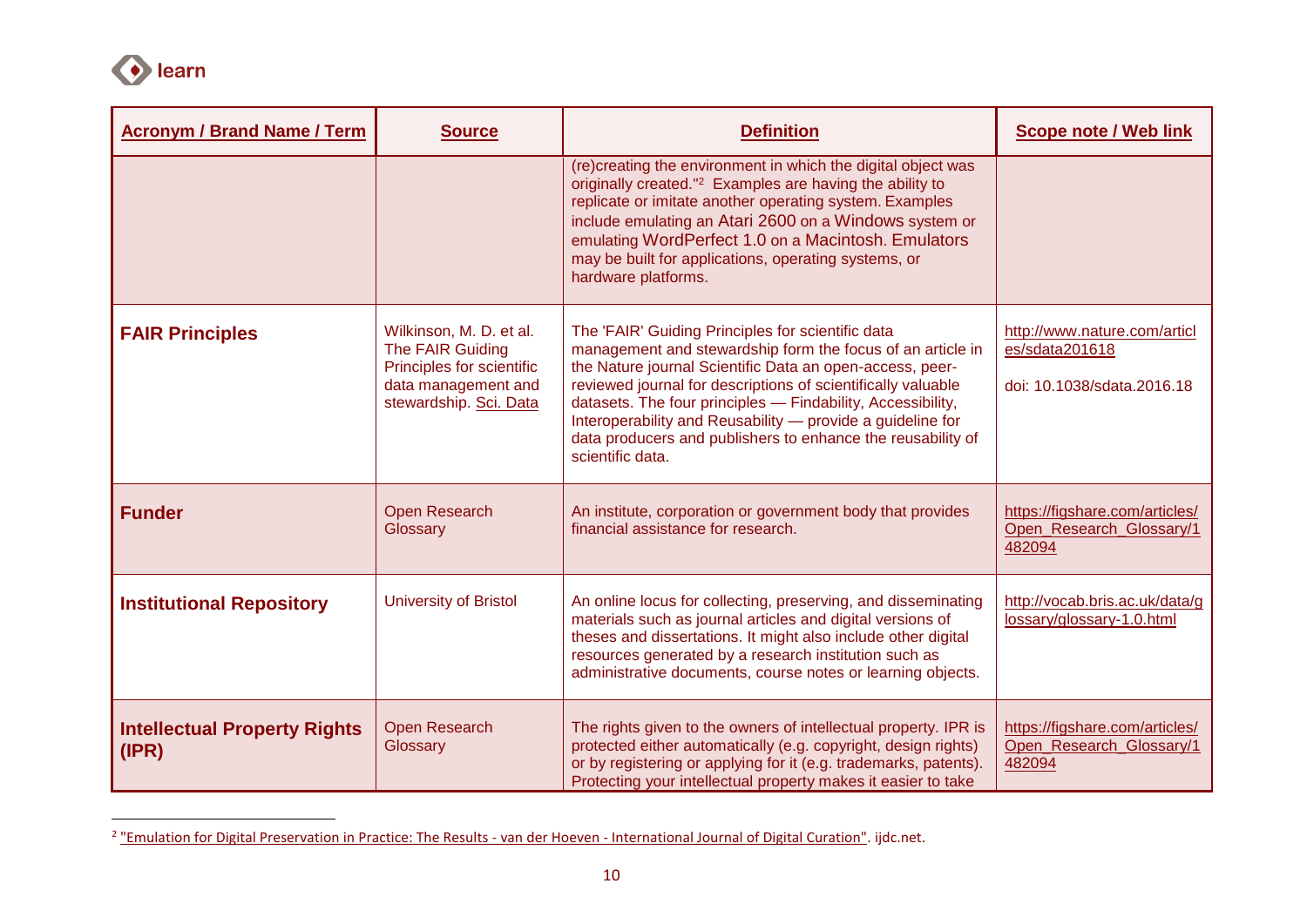

| <b>Acronym / Brand Name / Term</b> | <b>Source</b>                                                                                                                                                                | <b>Definition</b>                                                                                                                                                                                                                                                                                                                                                       | <b>Scope note / Web link</b>                                |
|------------------------------------|------------------------------------------------------------------------------------------------------------------------------------------------------------------------------|-------------------------------------------------------------------------------------------------------------------------------------------------------------------------------------------------------------------------------------------------------------------------------------------------------------------------------------------------------------------------|-------------------------------------------------------------|
|                                    |                                                                                                                                                                              | legal action against anyone who steals or copies it. IPR can<br>be legally sold, assigned or licenced by the creator to other<br>parties, or joint-owned.                                                                                                                                                                                                               |                                                             |
| <b>Interoperability</b>            | <b>University of Bristol</b>                                                                                                                                                 | The ability of diverse systems, contents and organisations to<br>work together.                                                                                                                                                                                                                                                                                         | http://vocab.bris.ac.uk/data/g<br>lossary/glossary-1.0.html |
| <b>LEARN</b>                       |                                                                                                                                                                              | <b>LEaders Activating Research Networks: Implementing the</b><br>LERU Research Data Roadmap and Toolkit.                                                                                                                                                                                                                                                                | http://learn-rdm.eu/                                        |
| <b>LERU</b>                        |                                                                                                                                                                              | League of European Research Universities                                                                                                                                                                                                                                                                                                                                | http://www.leru.org                                         |
| <b>Linked Data</b>                 | <b>Research Data Alliance</b>                                                                                                                                                | Linked data also called Linked Open Data is data where<br>relationships/connections among data should is made<br>available. This allows easy data access. Explanation: this<br>related collection of interrelated datasets is stored on the<br>Web & available via a common format -RDF.                                                                                | http://smw-<br>rda.esc.rzg.mpg.de/index.ph<br>p/Linked_Data |
| <b>Long Term</b>                   | <b>Consultative Committee</b><br>for Space Data<br><b>Systems.- Reference</b><br>model for an Open<br><b>Archival Information</b><br>System (OAIS)<br><b>CCSDS 650.0-M-2</b> | A period of time long enough for there to be concern about<br>the impacts of changing technologies, including support for<br>new media and data formats, and of a changing Designated<br>Community, on the information being held in an OAIS. This<br>period extends into the indefinite future.                                                                        | https://public.ccsds.org/Pubs<br>/650x0m2.pdf               |
| <b>Metadata</b>                    | Wikipedia                                                                                                                                                                    | Metadata are "data that provide information about other<br>data". Two types of metadata exist: structural metadata<br>and descriptive metadata. Structural metadata are data<br>about the containers of data. Descriptive metadata use<br>individual instances of application data or the data content.<br>A main purpose of metadata is to facilitate in the discovery | https://en.wikipedia.org/wiki/<br>Metadata                  |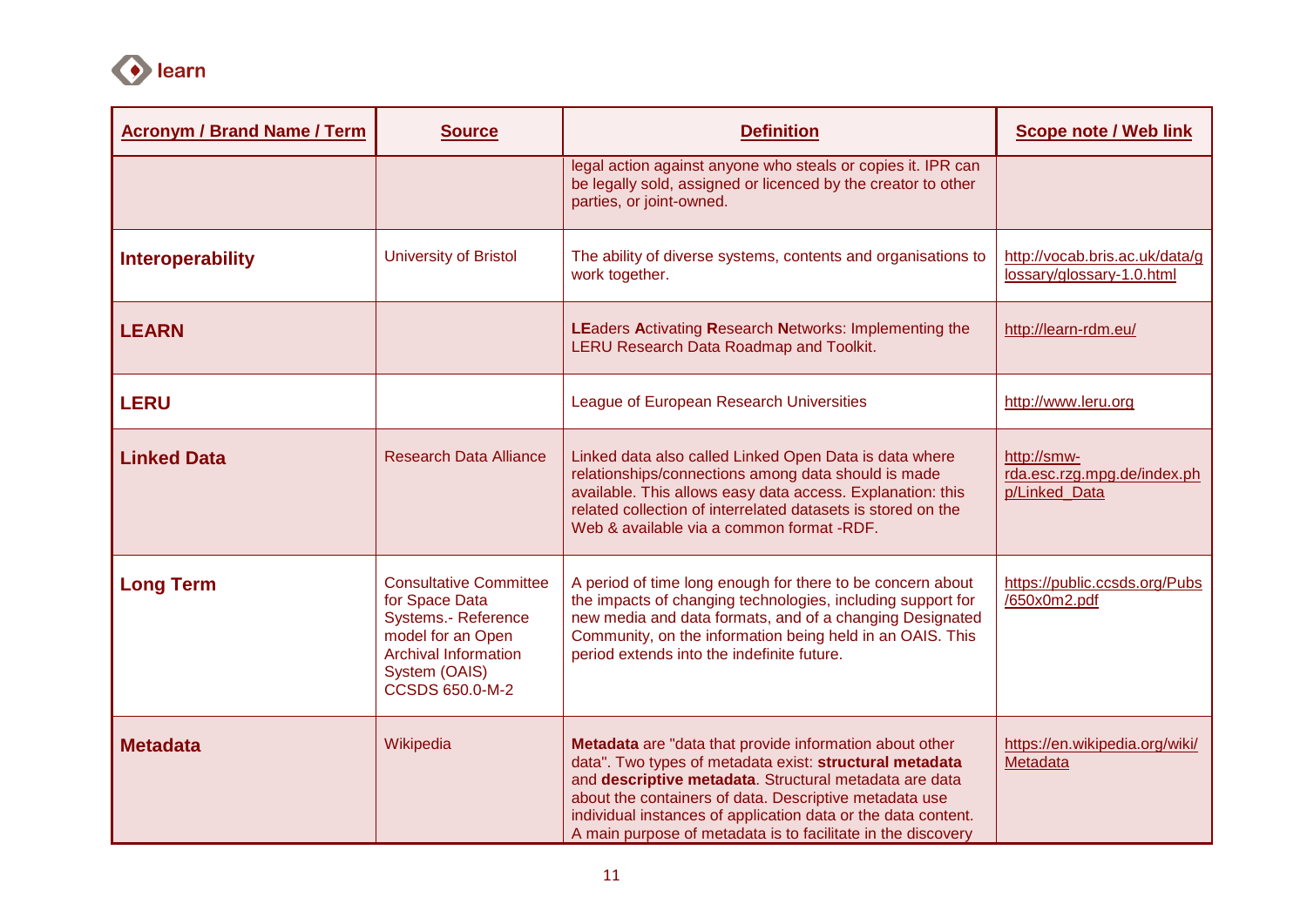

 $\overline{a}$ 

| <b>Acronym / Brand Name / Term</b>                | <b>Source</b>                    | <b>Definition</b>                                                                                                                                                                                                                                                                                                                                                                                                                                                                                                                                                                                                                                                                                                                                                                                          | <b>Scope note / Web link</b>                                         |
|---------------------------------------------------|----------------------------------|------------------------------------------------------------------------------------------------------------------------------------------------------------------------------------------------------------------------------------------------------------------------------------------------------------------------------------------------------------------------------------------------------------------------------------------------------------------------------------------------------------------------------------------------------------------------------------------------------------------------------------------------------------------------------------------------------------------------------------------------------------------------------------------------------------|----------------------------------------------------------------------|
|                                                   |                                  | of relevant information, more often classified as resource<br>discovery. Metadata also helps organize electronic<br>resources, provide digital identification, and helps support<br>archiving and preservation of the resource. Metadata assists<br>in resource discovery by "allowing resources to be found by<br>relevant criteria, identifying resources, bringing similar<br>resources together, distinguishing dissimilar resources, and<br>giving location information."3                                                                                                                                                                                                                                                                                                                            |                                                                      |
| <b>Migration (Digital</b><br><b>Preservation)</b> | Wikipedia                        | Migration is the transferring of data to newer system<br>environments. This may include conversion of resources<br>from one file format to another (e.g., conversion of Microsoft<br>Word to PDF or OpenDocument) or from one operating<br>system to another (e.g., Windows to GNU/Linux) so the<br>resource remains fully accessible and functional. Two<br>significant problems face migration as a plausible method of<br>digital preservation in the long terms. Due to the fact that<br>digital objects are subject to a state of near continuous<br>change, migration may cause problems in relation to<br>authenticity and migration has proven to be time-consuming<br>and expensive for "large collections of heterogeneous<br>objects, which would need constant monitoring and<br>intervention. | https://en.wikipedia.org/wiki/<br>Digital preservation#Migrati<br>on |
| <b>Open Access</b>                                | <b>Open Research</b><br>Glossary | Making peer reviewed scholarly manuscripts freely available<br>via the Internet, permitting any user to read, download,<br>copy, distribute, print, search, or link to the full text of these<br>articles, crawl them for indexing, pass them as data to<br>software, or use them for any lawful purpose, without<br>financial, legal or technical barriers other than those<br>inseparable from gaining access to the internet itself. The<br>only constraint on reproduction and distribution, and the only<br>role for copyright in this domain, should be to give authors                                                                                                                                                                                                                              | https://figshare.com/articles/<br>Open Research Glossary/1<br>482094 |

<sup>3</sup> National Information Standards Organization; Rebecca Guenther; Jaqueline Radebaugh (2004). *[Understanding Metadata](http://www.niso.org/publications/press/UnderstandingMetadata.pdf)* (PDF). Bethesda, MD: NISO Press. *[ISBN](https://en.wikipedia.org/wiki/International_Standard_Book_Number) [1-880124-62-9.](https://en.wikipedia.org/wiki/Special:BookSources/1-880124-62-9) Retrieved 2 April 2014*.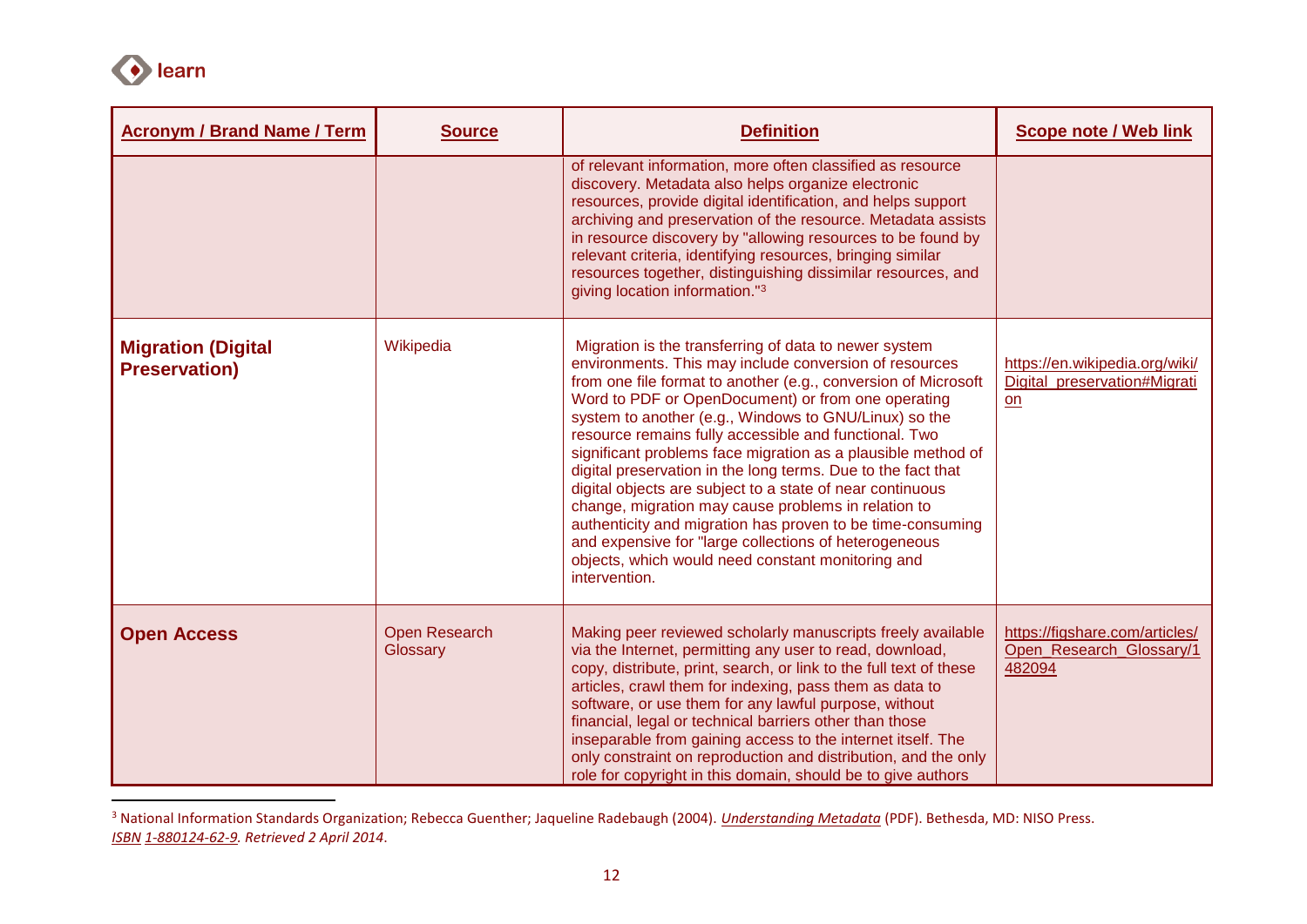

| <b>Acronym / Brand Name / Term</b>                                                 | <b>Source</b>                    | <b>Definition</b>                                                                                                                                                                                                                                                                                                                                                                                                                                                                                                                                                                                                                                                                                                                                                                                                                                                                                                                                                                                                                                                                                                                                                                                                                                                                                                                                                                                                             | <b>Scope note / Web link</b>                                                                  |
|------------------------------------------------------------------------------------|----------------------------------|-------------------------------------------------------------------------------------------------------------------------------------------------------------------------------------------------------------------------------------------------------------------------------------------------------------------------------------------------------------------------------------------------------------------------------------------------------------------------------------------------------------------------------------------------------------------------------------------------------------------------------------------------------------------------------------------------------------------------------------------------------------------------------------------------------------------------------------------------------------------------------------------------------------------------------------------------------------------------------------------------------------------------------------------------------------------------------------------------------------------------------------------------------------------------------------------------------------------------------------------------------------------------------------------------------------------------------------------------------------------------------------------------------------------------------|-----------------------------------------------------------------------------------------------|
|                                                                                    |                                  | control over the integrity of their work and the right to be<br>properly acknowledged and cited. May also refer to theses,<br>books, book chapters, monographs and other content.<br>[Budapest Open Access Initiative]                                                                                                                                                                                                                                                                                                                                                                                                                                                                                                                                                                                                                                                                                                                                                                                                                                                                                                                                                                                                                                                                                                                                                                                                        |                                                                                               |
| <b>Open Access Journal</b>                                                         | Open Research<br>Glossary        | A journal that exclusively comprises open access articles.                                                                                                                                                                                                                                                                                                                                                                                                                                                                                                                                                                                                                                                                                                                                                                                                                                                                                                                                                                                                                                                                                                                                                                                                                                                                                                                                                                    | https://figshare.com/articles/<br>Open Research Glossary/1<br>482094                          |
| <b>Open Access Publisher</b>                                                       | <b>Open Research</b><br>Glossary | A publisher that publishes all research articles as open<br>access articles. Most legacy publishers have options to<br>make journals at least partially open access.                                                                                                                                                                                                                                                                                                                                                                                                                                                                                                                                                                                                                                                                                                                                                                                                                                                                                                                                                                                                                                                                                                                                                                                                                                                          | https://figshare.com/articles/<br>Open Research Glossary/1<br>482094                          |
| <b>Open Archival Information</b><br><b>System (OAIS) Reference</b><br><b>Model</b> | Wikipedia                        | The term OAIS also refers, by extension, to the ISO OAIS<br>Reference Model for an OAIS. This reference model is<br>defined by recommendation CCSDS 650.0-B-1 of the<br>Consultative Committee for Space Data Systems; [1] this<br>text is identical to ISO 14721:2003 which is superseded by<br>ISO 14721:2012. The CCSDS's purview is space agencies,<br>but the OAIS model it developed has proved useful to a<br>wide variety of other organizations and institutions with<br>digital archiving needs. The information being maintained<br>has been deemed to need "long term preservation", even if<br>the OAIS itself is not permanent. "Long term" is long enough<br>to be concerned with the impacts of changing technologies,<br>including support for new media and data formats, or with a<br>changing user community. "Long term" may extend<br>indefinitely. In this reference model there is a particular<br>focus on digital information, both as the primary forms of<br>information held and as supporting information for both<br>digitally and physically archived materials. Therefore, the<br>model accommodates information that is inherently non-<br>digital (e.g., a physical sample), but the modelling and<br>preservation of such information is not addressed in detail.<br>As strictly a conceptual framework, the OAIS model does<br>not require the use of any particular computing platform, | https://en.wikipedia.org/wiki/<br>Open Archival Information<br>System#The reference mo<br>del |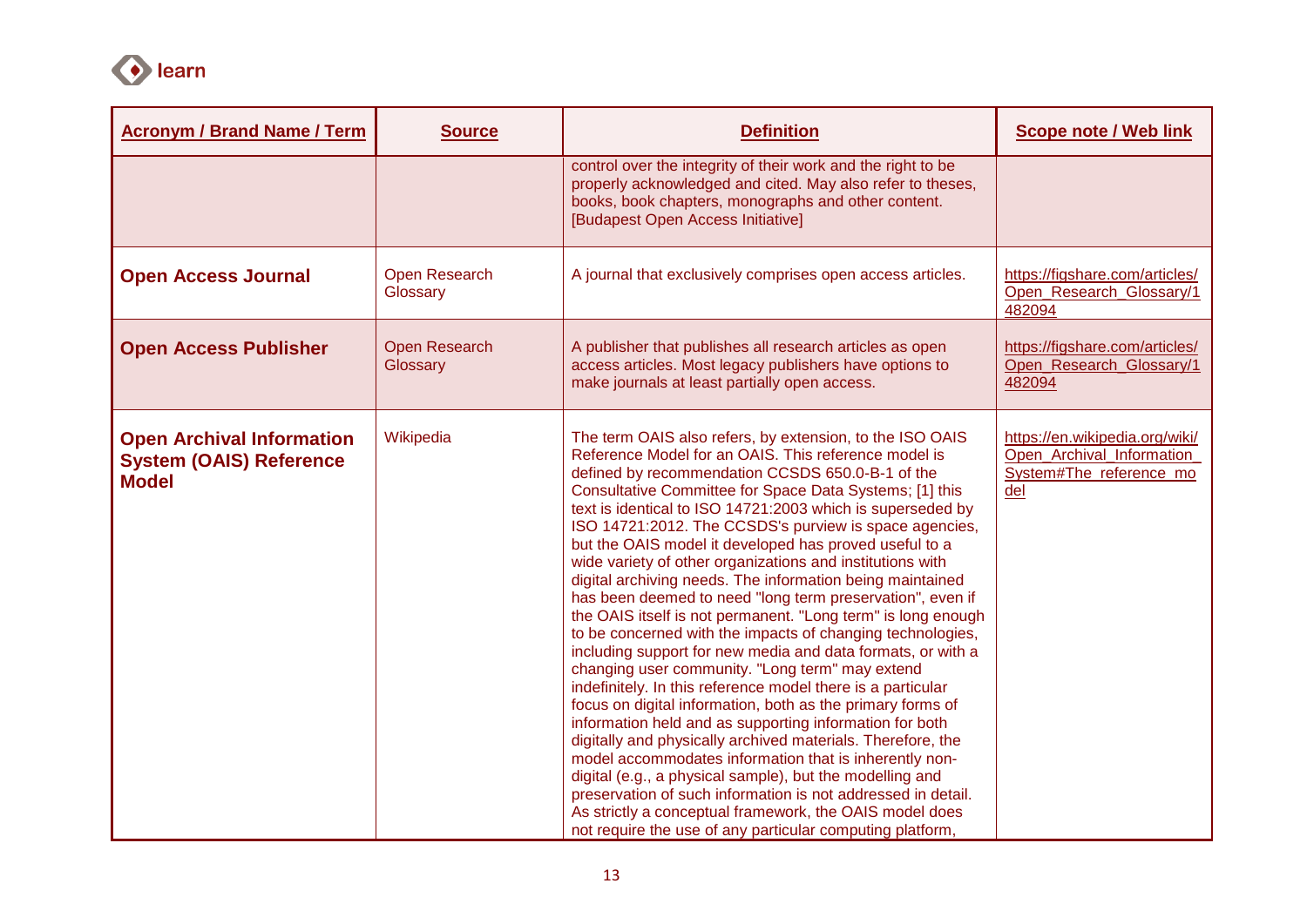

| <b>Acronym / Brand Name / Term</b> | <b>Source</b>                                                                                                                                                                      | <b>Definition</b>                                                                                                                                                                                                                                                                                                                                                                                                                                                                                            | <b>Scope note / Web link</b>                                                                                                                        |
|------------------------------------|------------------------------------------------------------------------------------------------------------------------------------------------------------------------------------|--------------------------------------------------------------------------------------------------------------------------------------------------------------------------------------------------------------------------------------------------------------------------------------------------------------------------------------------------------------------------------------------------------------------------------------------------------------------------------------------------------------|-----------------------------------------------------------------------------------------------------------------------------------------------------|
|                                    |                                                                                                                                                                                    | system environment, system design paradigm, system<br>development methodology, database management system,<br>database design paradigm, data definition language,<br>command language, system interface, user interface,<br>technology, or media for an archive to be compliant. Its aim<br>is to set the standard for the activities that are involved in<br>preserving a digital archive rather than the method for<br>carrying out those activities.                                                      |                                                                                                                                                     |
| <b>Open Business</b>               | Wikipedia                                                                                                                                                                          | An approach to enterprise that draws on ideas from<br>openness movements like free software, open source, open<br>content and open tools and standards. The approach places<br>value on transparency, stakeholder inclusion, and<br>accountability.<br>Open business structures make contributors and non-<br>contributors visible so that business benefits are distributed<br>accordingly. They seek to increase personal engagement<br>and positive outcomes by rewarding contributors in an open<br>way. | https://en.wikipedia.org/wiki/<br>Open business                                                                                                     |
| <b>Open Data</b>                   | Jisc Research Data<br><b>Network Glossary</b>                                                                                                                                      | Data that is freely available and usable without restriction.                                                                                                                                                                                                                                                                                                                                                                                                                                                | https://research-data-<br>network.readme.io/docs/glos<br>sary                                                                                       |
| <b>Open Enterprise</b>             |                                                                                                                                                                                    | <b>See Open Business</b>                                                                                                                                                                                                                                                                                                                                                                                                                                                                                     |                                                                                                                                                     |
| <b>Open Network</b>                | A Dictionary of the<br>Internet (3 ed.) Darrel<br><b>Ince. Oxford University</b><br><b>Press Published online:</b><br>2013 Current Online<br>Version: 2013. ISBN:<br>9780191744150 | A network which provides open access to its users with little,<br>if any, authentication being applied. The best example of an<br>open network is the Internet.                                                                                                                                                                                                                                                                                                                                              | http://www.oxfordreference.c<br>om/view/10.1093/acref/9780<br>191744150.001.0001/acref-<br>9780191744150-e-<br>2392?rskey=FMd4Qh&result<br>$= 2318$ |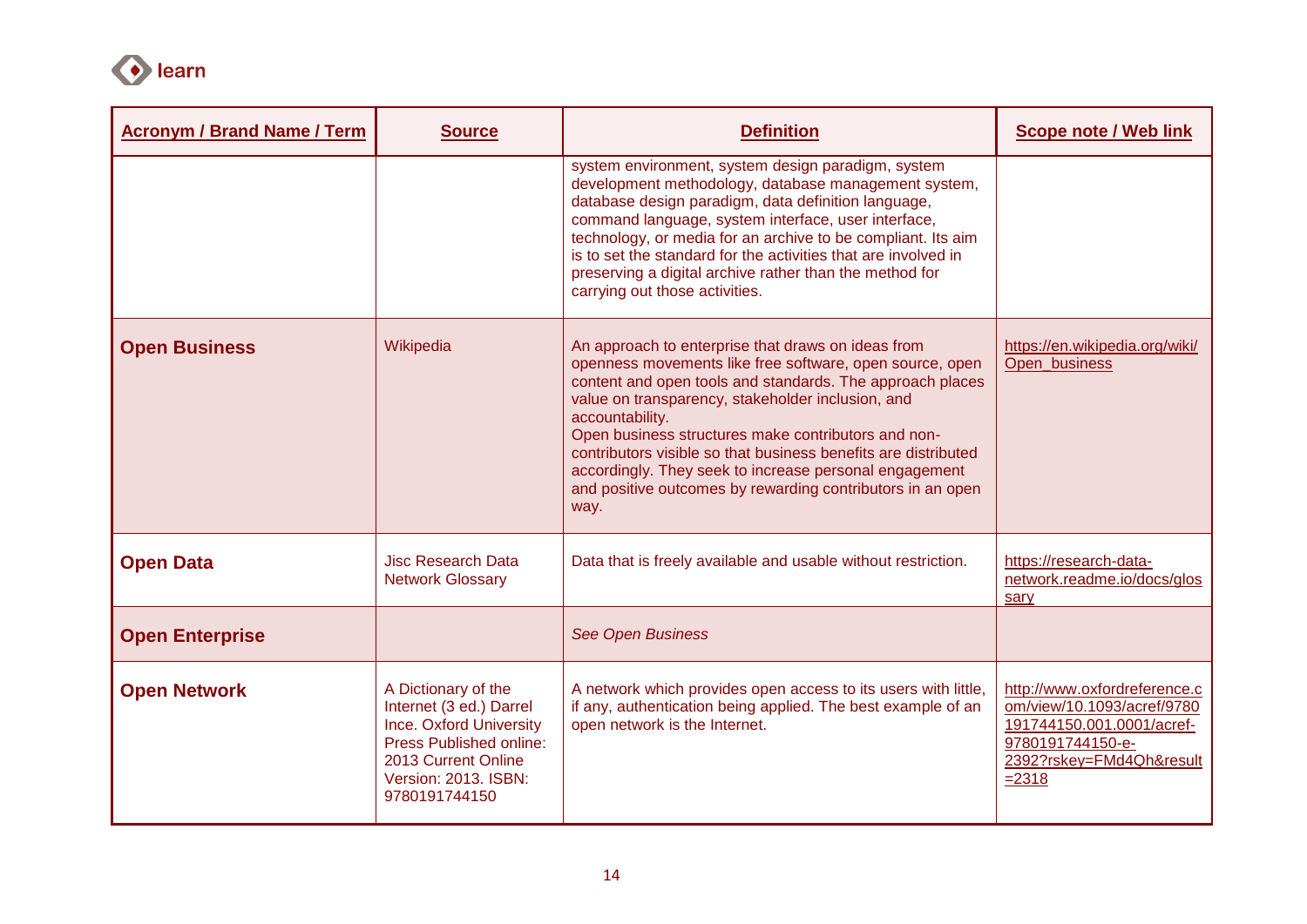

| <b>Acronym / Brand Name / Term</b> | <b>Source</b>                                                                                                     | <b>Definition</b>                                                                                                                                                                                                                                                                                                                                                                                                                                                                                                                                                                                                                                                                                                                                                                                                                                                                                                                                                                                                                                              | <b>Scope note / Web link</b>                                                                                                        |
|------------------------------------|-------------------------------------------------------------------------------------------------------------------|----------------------------------------------------------------------------------------------------------------------------------------------------------------------------------------------------------------------------------------------------------------------------------------------------------------------------------------------------------------------------------------------------------------------------------------------------------------------------------------------------------------------------------------------------------------------------------------------------------------------------------------------------------------------------------------------------------------------------------------------------------------------------------------------------------------------------------------------------------------------------------------------------------------------------------------------------------------------------------------------------------------------------------------------------------------|-------------------------------------------------------------------------------------------------------------------------------------|
| <b>Open Science</b>                | European Commission.<br>Open innovation, open<br>science, open to the<br>world<br>A vision for Europe<br>$2016$ - | [Open Science] captures a systemic change to the way<br>science and research have been carried out for the last fifty<br>years: shifting from the standard practices of publishing<br>research results in scientific publications towards sharing<br>and using all available knowledge at an earlier stage in the<br>research process.<br>Open Science is to science what Web 2.0 was to social and<br>economic transactions: allowing end users to be producers<br>of ideas, relations and services and in doing so enabling<br>new working models, new social relationships and leading to<br>a new modus operandi for science. Open Science is as<br>important and disruptive a shift as e-commerce has been for<br>retail. Just like e-commerce, it affects the whole 'business<br>cycle' of doing science and research - from the selection of<br>research subjects, to the carrying out of research and to its<br>use and re-use - as well as all the actors and actions<br>involved up front (e.g. universities) or down the line (e.g.<br>publishers). | https://publications.europa.e<br>u/en/publication-detail/-<br>/publication/3213b335-1cbc-<br>11e6-ba9a-<br>01aa75ed71a1/language-en |
| <b>Open Science Cloud</b>          | <b>European Commission -</b><br>European Research &<br>Innovation                                                 | Virtual environments with free at the point of use, open and<br>seamless services for storage, management, analysis and<br>re-use of the data that are linked to their research activities,<br>across borders and scientific disciplines.                                                                                                                                                                                                                                                                                                                                                                                                                                                                                                                                                                                                                                                                                                                                                                                                                      | https://ec.europa.eu/researc<br>h/openscience/index.cfm?pg<br>=open-science-cloud                                                   |
| <b>Open Science Evaluation</b>     | <b>FOSTER</b>                                                                                                     | An open assessment of research results, not limited to peer-<br>reviewers, but requiring the community's contribution.                                                                                                                                                                                                                                                                                                                                                                                                                                                                                                                                                                                                                                                                                                                                                                                                                                                                                                                                         | https://www.fosteropenscien<br>ce.eu/taxonomy/term/128                                                                              |
| <b>Open Science Policies</b>       | <b>FOSTER</b>                                                                                                     | Best practice guidelines for applying Open Science and<br>achieving its fundamental goals.                                                                                                                                                                                                                                                                                                                                                                                                                                                                                                                                                                                                                                                                                                                                                                                                                                                                                                                                                                     | https://www.fosteropenscien<br>ce.eu/foster-taxonomy/open-<br>science-policies                                                      |
| <b>Open Science Tools</b>          | <b>FOSTER</b>                                                                                                     | Refers to the tools that can assist in the process of<br>delivering and building on Open Science.                                                                                                                                                                                                                                                                                                                                                                                                                                                                                                                                                                                                                                                                                                                                                                                                                                                                                                                                                              | https://www.fosteropenscien<br>ce.eu/taxonomy/term/134                                                                              |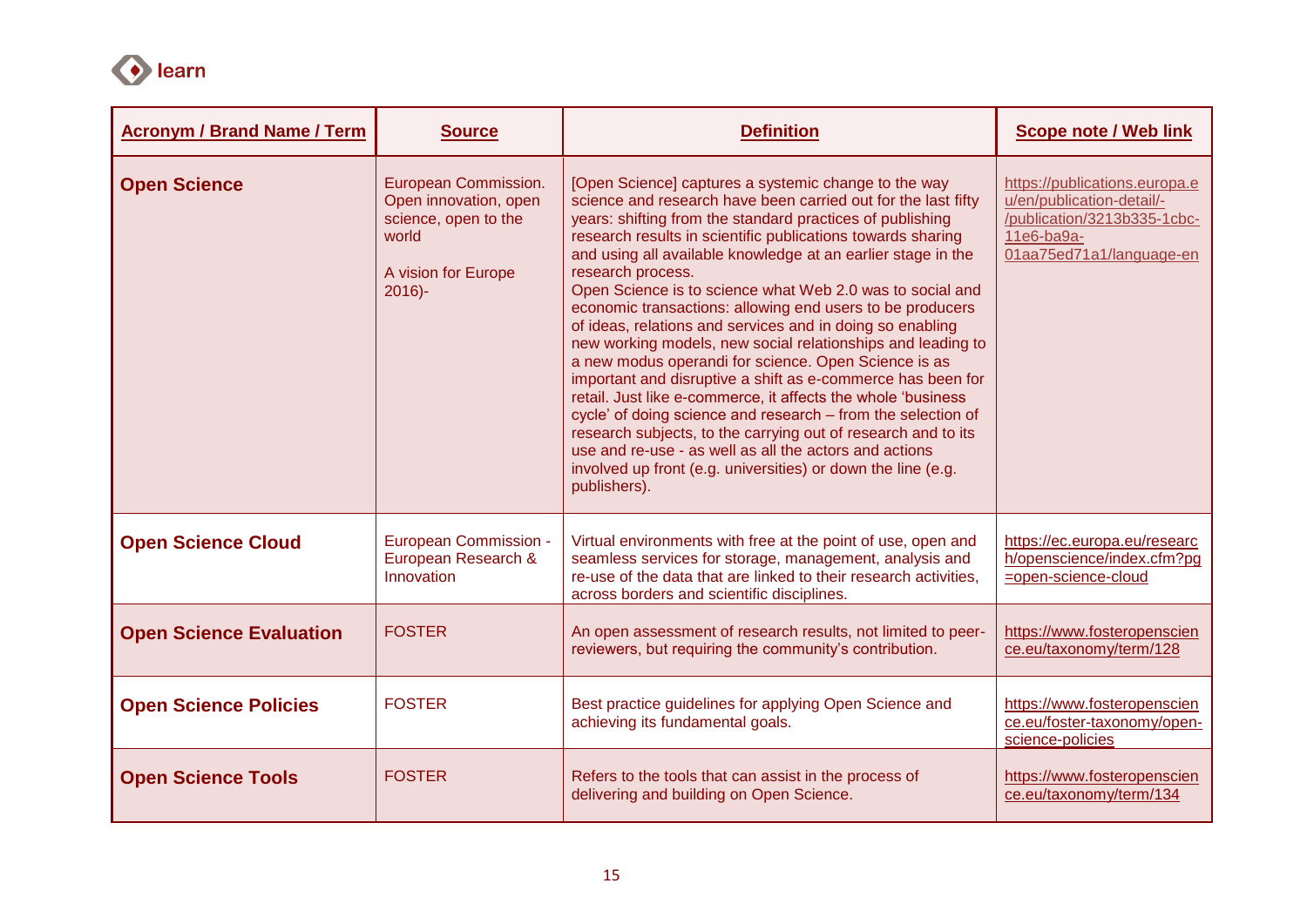

| <b>Acronym / Brand Name / Term</b> | <b>Source</b>                                                                      | <b>Definition</b>                                                                                                                                                                                                                                                                                                                                                                                                                                                                                                                                                                                                                                                                                                                                                                                                                                                                                                                                                                                                                                                                                                                                                                                                                                                                                                                                                                                                                                                                                                                                                                                         | <b>Scope note / Web link</b>                                                               |
|------------------------------------|------------------------------------------------------------------------------------|-----------------------------------------------------------------------------------------------------------------------------------------------------------------------------------------------------------------------------------------------------------------------------------------------------------------------------------------------------------------------------------------------------------------------------------------------------------------------------------------------------------------------------------------------------------------------------------------------------------------------------------------------------------------------------------------------------------------------------------------------------------------------------------------------------------------------------------------------------------------------------------------------------------------------------------------------------------------------------------------------------------------------------------------------------------------------------------------------------------------------------------------------------------------------------------------------------------------------------------------------------------------------------------------------------------------------------------------------------------------------------------------------------------------------------------------------------------------------------------------------------------------------------------------------------------------------------------------------------------|--------------------------------------------------------------------------------------------|
| <b>Persistent Data</b>             | Wikipedia                                                                          | Persistent Data denotes information that is infrequently<br>accessed and not likely to be modified.                                                                                                                                                                                                                                                                                                                                                                                                                                                                                                                                                                                                                                                                                                                                                                                                                                                                                                                                                                                                                                                                                                                                                                                                                                                                                                                                                                                                                                                                                                       | https://en.wikipedia.org/wiki/<br>Persistent data                                          |
| <b>Persistent Identifier</b>       | <b>Digital Preservation</b><br>Handbook - Digital<br><b>Preservation Coalition</b> | A persistent identifier is a long-lasting reference to a digital<br>resource. Typically it has two components: a unique<br>identifier; and a service that locates the resource over time<br>even when it's location changes. The first helps to ensure<br>the provenance of a digital resource (that it is what it<br>purports to be), whilst the second will ensure that the<br>identifier resolves to the correct current location.<br>Persistent identifiers thus aim to solve the problem of the<br>persistence of accessing cited resource, particularly in the<br>academic literature. All too often, web addresses (links) fail<br>to take you to the referenced resource you expect. This can<br>be for technological reasons like server failure but human-<br>created failures are more common. Organisations transfer<br>journals to new publishers, reorganise their websites, or lose<br>interest in older content, leading to broken links when you<br>try to access a resource. This is frustrating for users, but the<br>consequences can be serious if the linked resource is<br>essential for legal, medical or scientific reasons.<br>Persistent identifiers can also be used 'behind-the-scenes'<br>within a repository to manage some of the challenges in<br>cataloguing and describing, or providing intellectual control<br>and access to born-digital materials. Examples of persistent<br>identifier schemes include: Digital Object Identifier (DOI),<br>Handle, Archival Resource Key (ARK), Persistent Uniform<br>Resource Locator (PURL) & Universal Resource Name<br>(URN) | http://handbook.dpconline.or<br>g/technical-solutions-and-<br>tools/persistent-identifiers |
| <b>Preservation planning</b>       | <b>DCC</b>                                                                         | An ongoing process which plans for plan for the<br>preservation of digital material throughout its lifecycle.<br>Preservation actions must be planned - and then realised -<br>to ensure that the authoritative nature of digital material is<br>protected for the long term. Such actions include validation,                                                                                                                                                                                                                                                                                                                                                                                                                                                                                                                                                                                                                                                                                                                                                                                                                                                                                                                                                                                                                                                                                                                                                                                                                                                                                            | http://www.dcc.ac.uk/                                                                      |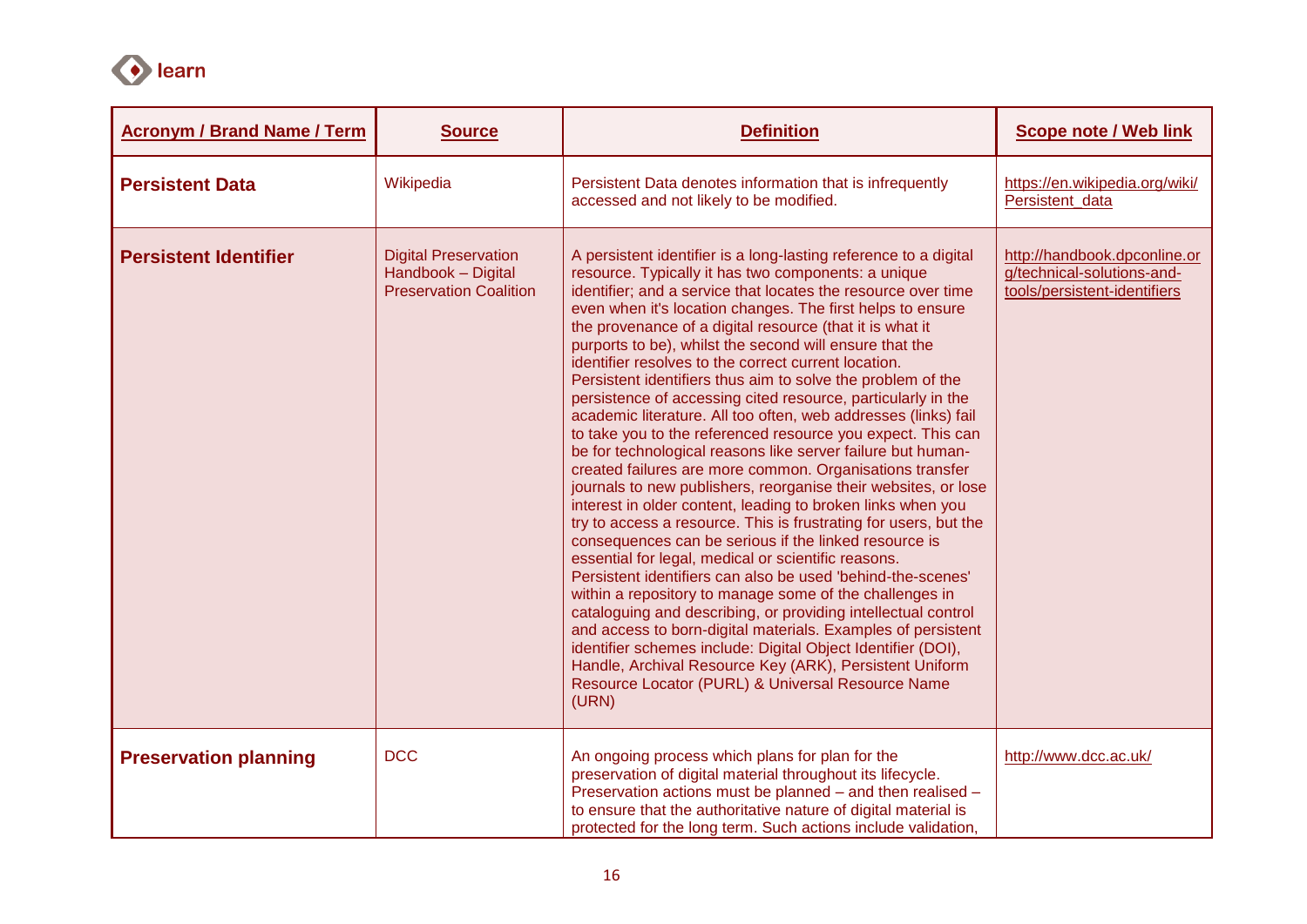

| <b>Acronym / Brand Name / Term</b> | <b>Source</b>                                                                                                                                                         | <b>Definition</b>                                                                                                                                                                                                                                                                                                                                                                                                                                                                                                                                                                              | <b>Scope note / Web link</b>                                                                 |
|------------------------------------|-----------------------------------------------------------------------------------------------------------------------------------------------------------------------|------------------------------------------------------------------------------------------------------------------------------------------------------------------------------------------------------------------------------------------------------------------------------------------------------------------------------------------------------------------------------------------------------------------------------------------------------------------------------------------------------------------------------------------------------------------------------------------------|----------------------------------------------------------------------------------------------|
|                                    |                                                                                                                                                                       | assigning preservation metadata, assigning representation<br>information and ensuring acceptable data structures or file<br>formats. Together, these preservation actions ensure that<br>your digital objects remain authentic, reliable and usable<br>whilst at all times maintaining their integrity.                                                                                                                                                                                                                                                                                        |                                                                                              |
| <b>Public good</b>                 | <b>DCC</b>                                                                                                                                                            | The interest of the public that asserts that publicly funded<br>research data should be made openly available with few<br>restrictions.                                                                                                                                                                                                                                                                                                                                                                                                                                                        |                                                                                              |
| <b>RDA</b>                         |                                                                                                                                                                       | <b>Research Data Alliance</b>                                                                                                                                                                                                                                                                                                                                                                                                                                                                                                                                                                  | https://rd-alliance.org/                                                                     |
| <b>RDM</b>                         |                                                                                                                                                                       | <b>Research Data Management</b>                                                                                                                                                                                                                                                                                                                                                                                                                                                                                                                                                                |                                                                                              |
| <b>Replication</b>                 | <b>Consultative Committee</b><br>for Space Data<br><b>Systems.- Reference</b><br>model for an Open<br><b>Archival Information</b><br>System (OAIS)<br>CCSDS 650.0-M-2 | A Digital Migration where there is no change to the<br>Packaging Information, the Content Information, and the<br>PDI. The bits used to represent these Information Objects<br>are preserved in the transfer to the same or new media<br>instance.                                                                                                                                                                                                                                                                                                                                             | https://public.ccsds.org/Pubs<br>/650x0m2.pdf                                                |
| <b>Reproducible Research</b>       | <b>DCC</b>                                                                                                                                                            | "Digital curation involves maintaining, preserving and adding<br>value to digital research data throughout its lifecycle.<br>The active management of research data reduces threats to<br>their long-term research value and mitigates the risk of<br>digital obsolescence. Meanwhile, curated data in trusted<br>digital repositories may be shared among the wider UK<br>research community.<br>As well as reducing duplication of effort in research data<br>creation, curation enhances the long-term value of existing<br>data by making it available for further high quality research." | http://www.dcc.ac.uk/digital-<br>curation/what-digital-<br>curation#sthash.LEe1uMI7.d<br>puf |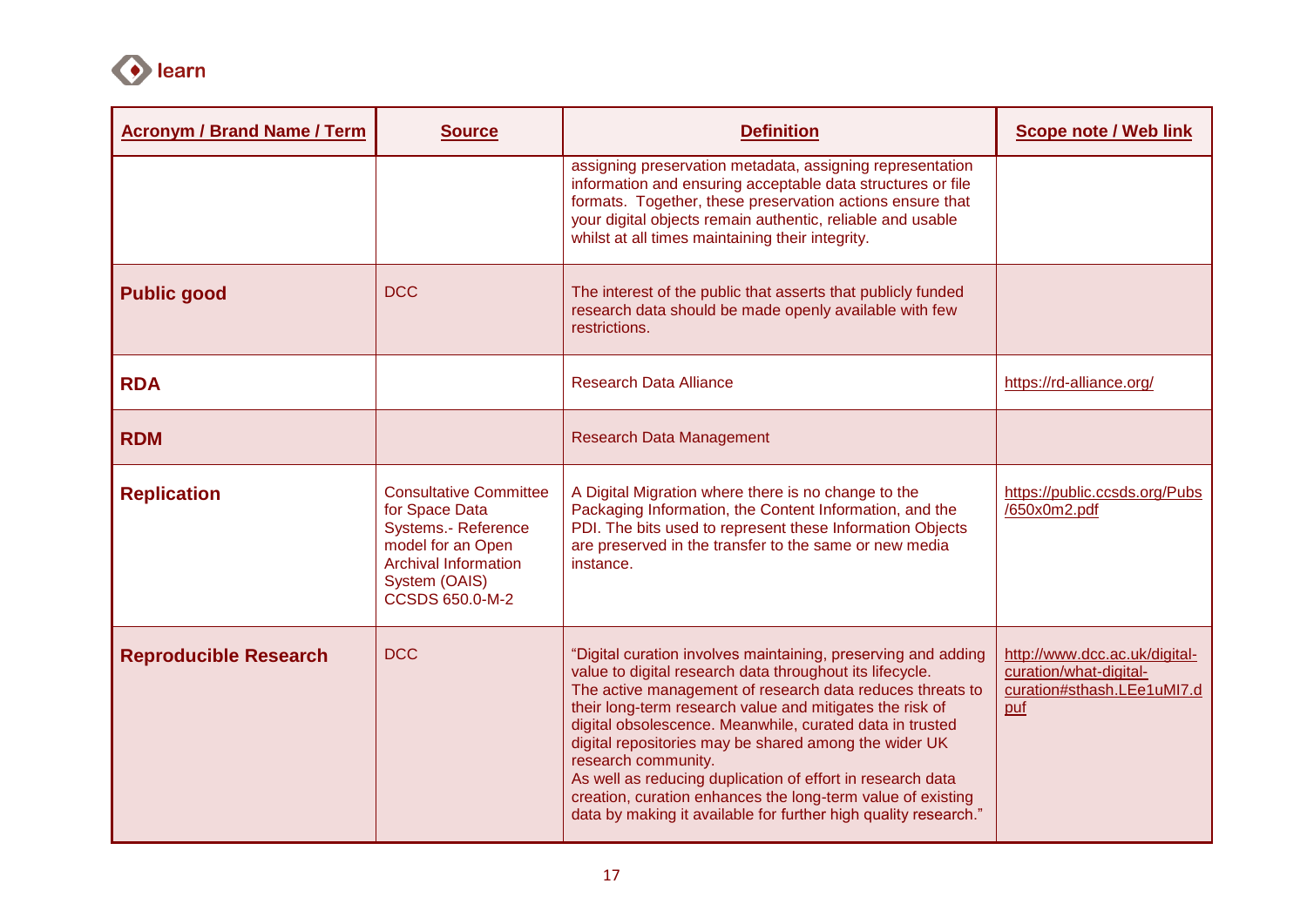

| <b>Acronym / Brand Name / Term</b>        | <b>Source</b>                                                            | <b>Definition</b>                                                                                                                                                                                                                                                                                                                                                                                                                                                                                                                                                                              | <b>Scope note / Web link</b>                                                                       |
|-------------------------------------------|--------------------------------------------------------------------------|------------------------------------------------------------------------------------------------------------------------------------------------------------------------------------------------------------------------------------------------------------------------------------------------------------------------------------------------------------------------------------------------------------------------------------------------------------------------------------------------------------------------------------------------------------------------------------------------|----------------------------------------------------------------------------------------------------|
| <b>Repository Services</b>                | <b>Clifford Lynch - Coalition</b><br>for Networked<br><b>Information</b> | A set of services that a university [or research organisation]<br>offers to the members of its community for the management<br>and dissemination of digital materials created by the<br>institution and its community members.                                                                                                                                                                                                                                                                                                                                                                 | http://www.openoasis.org/in<br>dex.php?option=com_conte<br>nt&view=article&id=167&Ite<br>$mid=358$ |
| <b>Research Data</b>                      | <b>UCL Research Data</b><br>Policy                                       | Data are facts, observations or experiences on which an<br>argument or theory is constructed or tested. Data may be<br>numerical, descriptive, aural or visual. Data may be raw,<br>abstracted or analysed, experimental or observational. Data<br>include but are not limited to: laboratory notebooks; field<br>notebooks; primary research data (including research data<br>in hardcopy or in computer readable form); questionnaires;<br>audiotapes; videotapes; models; photographs; films; test<br>responses. Research collections may include slides;<br>artefacts; specimens; samples. | http://www.ucl.ac.uk/isd/serv<br>ices/research-<br>it/documents/uclresearchdat<br>apolicy.pdf      |
| <b>Research data</b><br>infrastructure    | <b>CASRAI Dictionary</b>                                                 | The configuration of staff, services and tools assembled to<br>support data management across the research lifecycle and<br>more specifically to provide comprehensive coverage of the<br>stages making up the data lifecycle. It can be organized<br>locally and/or globally to support research data activities<br>across the research lifecycle.                                                                                                                                                                                                                                            | http://dictionary.casrai.org/C<br>ategory:Terms                                                    |
| <b>Research Data</b><br><b>Management</b> | <b>CASRAI Dictionary</b>                                                 | Refers to the storage, access and preservation of data<br>produced from a given investigation. Data management<br>practices cover the entire lifecycle of the data, from planning<br>the investigation to conducting it, and from backing up data<br>as it is created and used to long term preservation of data<br>deliverables after the research investigation has concluded.<br>Specific activities and issues that fall within the category of<br>Data Management include:<br>File naming: the proper way to name computer<br>files                                                       | http://dictionary.casrai.org/C<br>ategory:Terms                                                    |